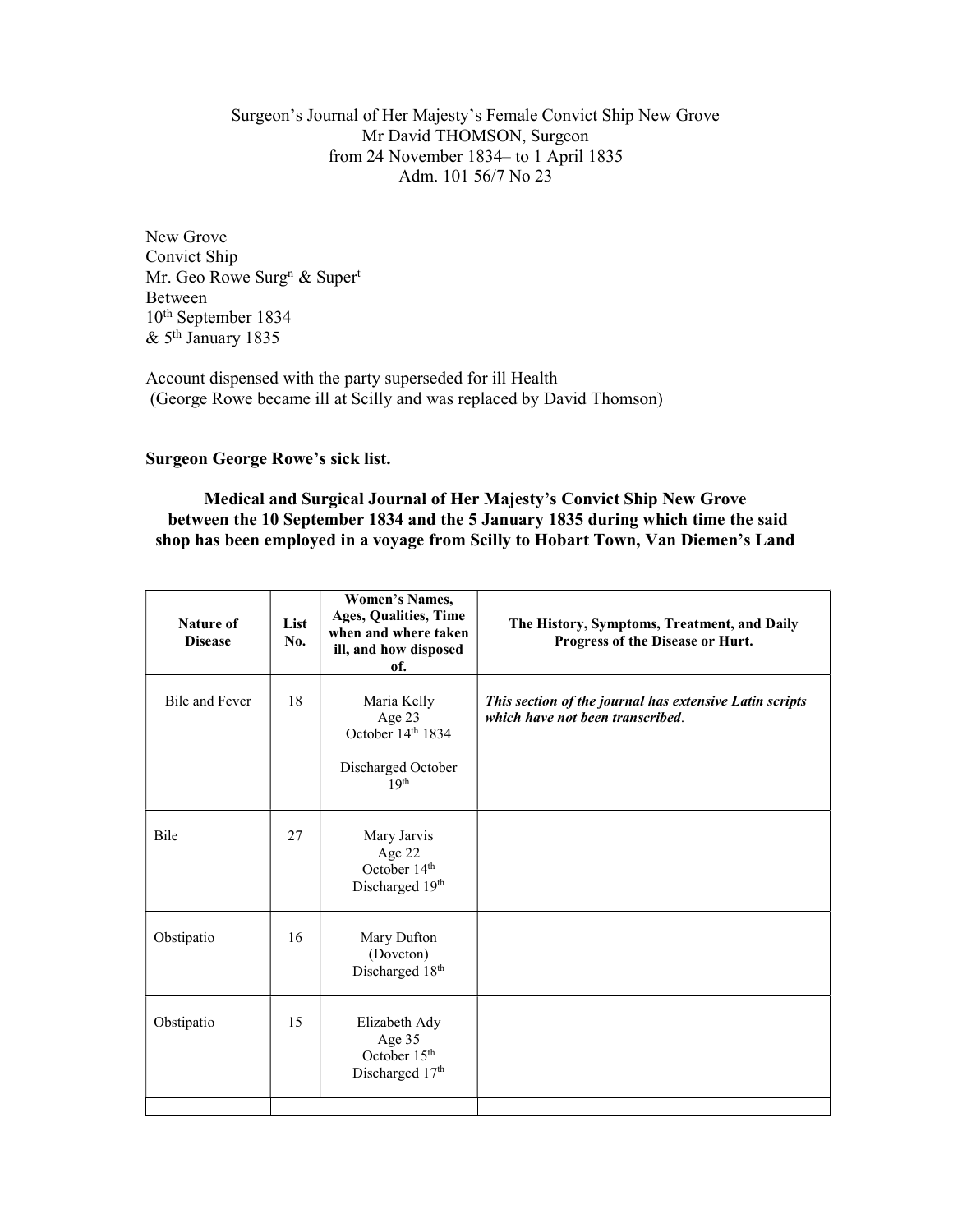| Tumor of<br>Abdomen                              | 33 | Eliza Roach<br>Age 34<br>October 14 <sup>th</sup><br>Discharged accordingly | Found a tumor in the abdomen of a nature to render her<br>unfit for the voyage, which represented and she was<br>removed to the prison from whence she came, and the<br>authorities blamed for sending her.                                                                                                                                                                  |
|--------------------------------------------------|----|-----------------------------------------------------------------------------|------------------------------------------------------------------------------------------------------------------------------------------------------------------------------------------------------------------------------------------------------------------------------------------------------------------------------------------------------------------------------|
| Birth and Bad<br>nipples                         | 43 | Ann Armstrong<br>Age 25<br>October 15 <sup>th</sup><br>Discharged           |                                                                                                                                                                                                                                                                                                                                                                              |
| Syphilis with<br>diseased breasts<br>for 7 years | 1  | Eleanor Williams<br>Age 23                                                  | Notes. This woman has been brought on board while I<br>was absent on Duty, at "Newgate" when asked if she was<br>in "good health" she said "yes very" but on examination<br>which took place on her reporting herself ill this disease<br>as observed, but it was too late to have her sent from<br>whence she came, "states" the disease was clearing<br>reportedly when [] |
| PA290815 & 6<br>Diseased nipples<br>and Bile     | 92 | Caroline Barnett<br>Age 21<br>October 15th 1834<br>Discharged Octr 27th     |                                                                                                                                                                                                                                                                                                                                                                              |
| Hæmorrhoris                                      | 3  | Mary Jeffreys<br>Age 30<br>15 <sup>th</sup><br>Discharged 19th              |                                                                                                                                                                                                                                                                                                                                                                              |
| Obstipatio                                       | 44 | Jane Skinner<br>Age 27<br>Discharged 17th                                   |                                                                                                                                                                                                                                                                                                                                                                              |
| Obstipatio                                       | 51 | Sarah Smith<br>Age 18<br>15 <sup>th</sup><br>Discharged 17th                |                                                                                                                                                                                                                                                                                                                                                                              |
| Abscess of axilla                                | 52 | E. Davison<br>$-15^{\text{th}}$<br>Age 54<br>Discharged 25th                |                                                                                                                                                                                                                                                                                                                                                                              |
| Obstipatio                                       | 13 | Mary Maron (Morgan?)<br>16 <sup>th</sup><br>Age 22<br>Discharged 17th       |                                                                                                                                                                                                                                                                                                                                                                              |
| Obstipatio                                       | 38 | Jane Hicks<br>16 <sup>th</sup><br>Age 20<br>Discharged 20 <sup>th</sup>     |                                                                                                                                                                                                                                                                                                                                                                              |
| Obstipatio                                       | 74 | Sarah Grail<br>16 <sup>th</sup><br>Age 17<br>Discharged 18th                |                                                                                                                                                                                                                                                                                                                                                                              |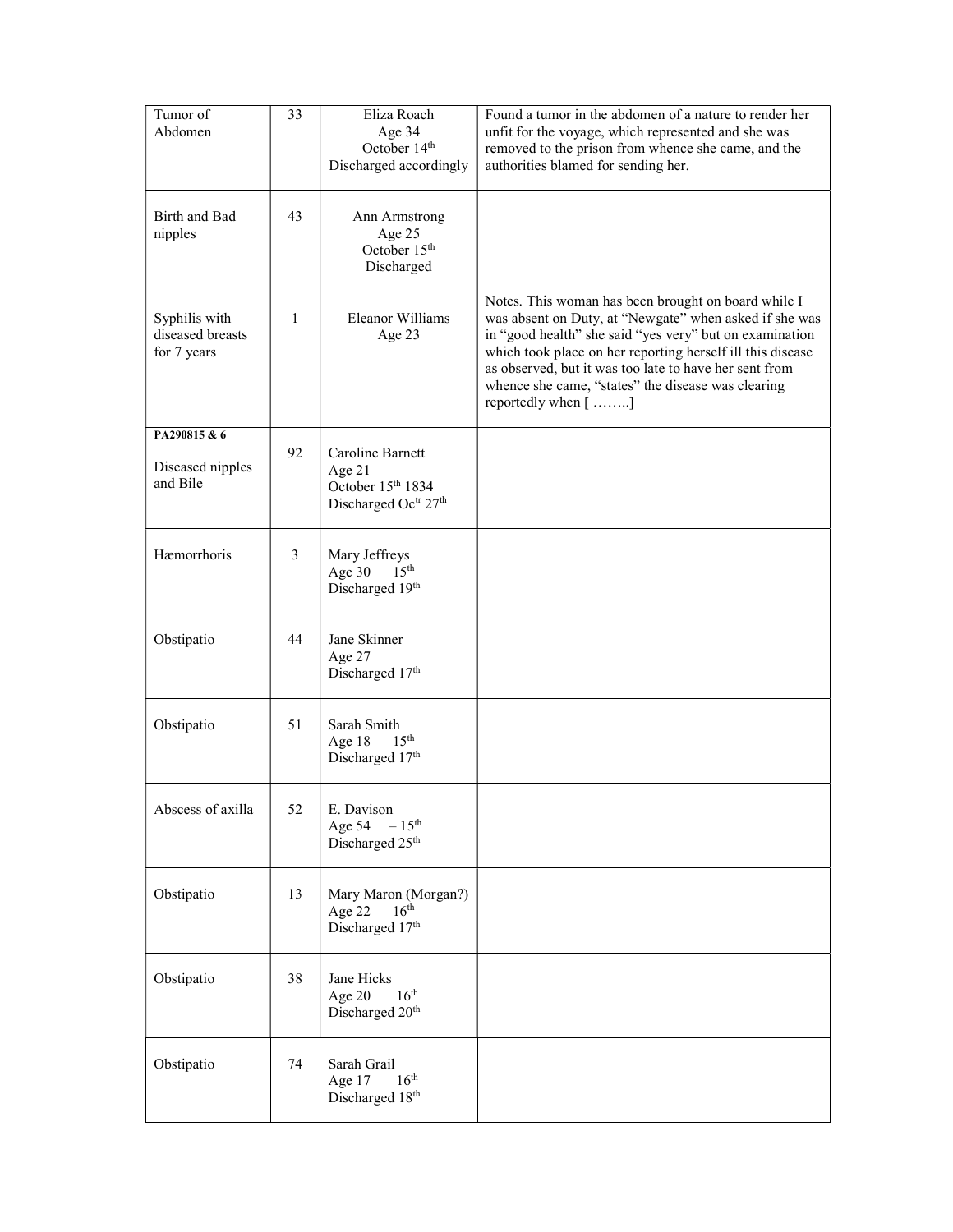| Menorrhagia                                           | 71  | Jane Kent<br>16 <sup>th</sup><br>Age 16<br>Discharged 20 <sup>th</sup>        |                                                                  |
|-------------------------------------------------------|-----|-------------------------------------------------------------------------------|------------------------------------------------------------------|
| Swelled face                                          | 17  | Mary Pittam<br>16 <sup>th</sup><br>Age 26<br>Discharged 30 <sup>th</sup>      |                                                                  |
| Obstipatio                                            | 50  | Thomasine Sloane<br>16 <sup>th</sup><br>Age 42<br>Discharged 20 <sup>th</sup> |                                                                  |
| Obstipatio                                            | 55  | Ann Robinson<br>16 <sup>th</sup><br>Age 35<br>Discharged 24th                 |                                                                  |
| Obstipatio                                            | 54  | Ann Buchannon<br>$16th$ Octr /34<br>Age $21$<br>Discharged 23rd               |                                                                  |
| Obstipatio                                            | 53  | M. Helborn (Hebbron?)<br>16 <sup>th</sup><br>Age<br>Discharged 23rd           |                                                                  |
| Disturbed [ ?]                                        | 110 | Mary Griffiths<br>17 <sup>th</sup><br>Age 41<br>Discharged 22 <sup>nd</sup>   |                                                                  |
| Disturbed $[?]$                                       | 108 | Mary Pearce<br>17 <sup>th</sup><br>Age 27<br>Discharged 18th                  |                                                                  |
| Excoriation                                           | 133 | Emma Johnson<br>17 <sup>th</sup><br>Age 19<br>Discharged 21st                 |                                                                  |
| Obstipatio<br>Tussis                                  | 138 | Mary Ellis's child<br>17 <sup>th</sup><br>Discharged 21st                     |                                                                  |
| Obstipatio                                            | 46  | Jane McPherson<br>17 <sup>th</sup><br>Age 38<br>Discharged 21st               |                                                                  |
| Great debility<br>evidently brought<br>on by fretting | 137 | Catherine Regan<br>18 <sup>th</sup><br>Age 48<br>Discharged Nov 6th           | Note Rice or Sago and wine every day to the 4 <sup>th</sup> Nov. |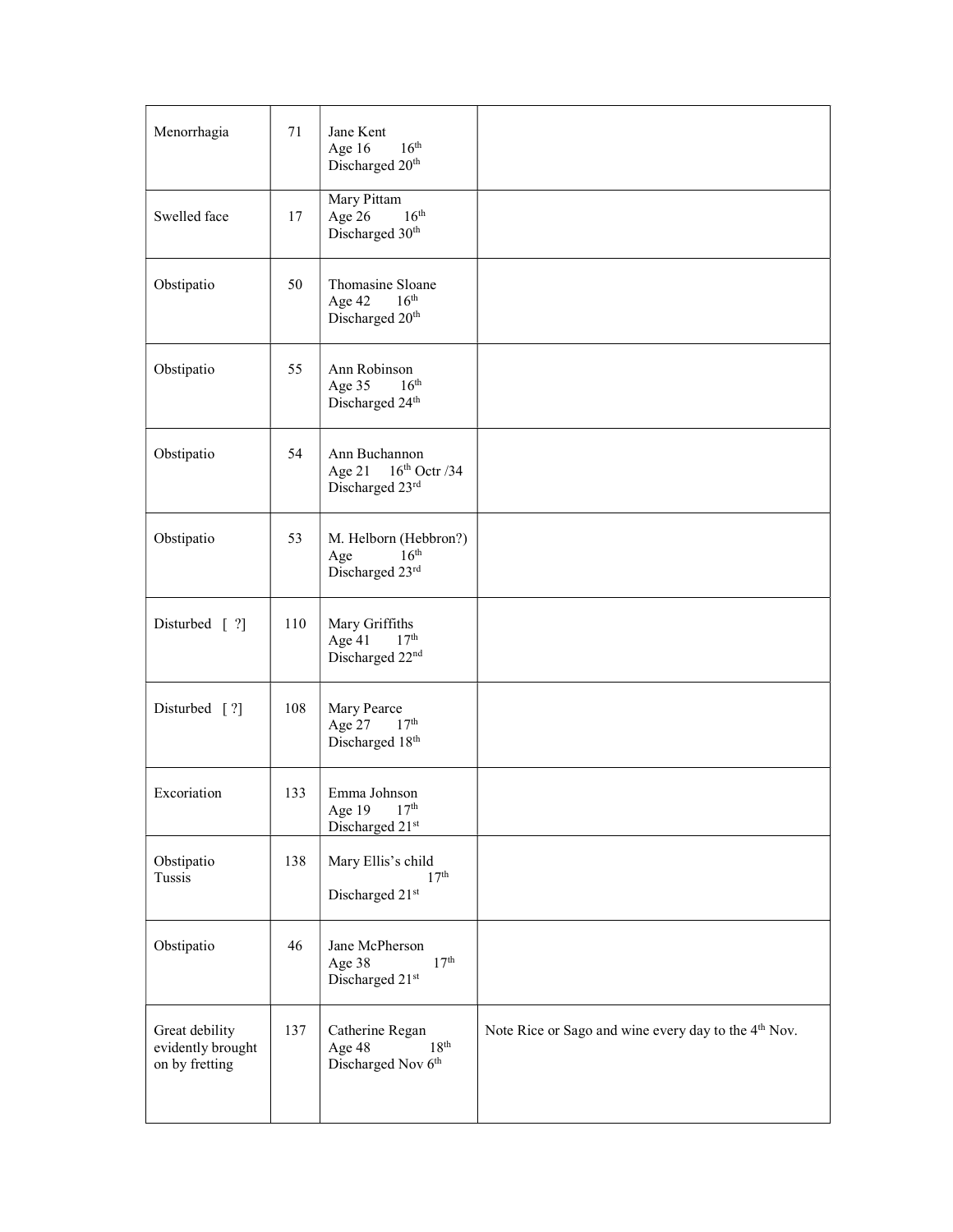| Obstipatio                                            | 141 | Mary Ann Williams<br>18 <sup>th</sup><br>Age 25<br>Discharged 20 <sup>th</sup>                     |  |
|-------------------------------------------------------|-----|----------------------------------------------------------------------------------------------------|--|
| Obstipatio                                            | 140 | Mary Pearce<br>18 <sup>th</sup><br>Age 46<br>Discharged 20 <sup>th</sup>                           |  |
| Obstipatio<br>$\mathbf c$<br>$\overline{\mathcal{L}}$ | 136 | E. Brindle<br>$18^{\rm th}$<br>Age 38<br>Discharged Nov. 6th                                       |  |
| PA290817<br>Obstipatio                                | 109 | Ann Phillips<br>Age 18<br>Oct <sup>r</sup> 18 <sup>th</sup><br>Discharged 21st                     |  |
| Obstipatio                                            | 63  | Mary Bowman<br>Age 36<br>Oct <sup>r</sup> $18th$<br>Discharged 20 <sup>th</sup>                    |  |
| Obstipatio                                            | 5   | Mary Satchell<br>19 <sup>th</sup><br>Age 31<br>Discharged 20 <sup>th</sup>                         |  |
| Tussis                                                | 129 | Mary Crompton<br>19 <sup>th</sup><br>Age 23<br>Discharged 27th                                     |  |
| Obstipatio                                            | 6   | Jane Skinner<br>19 <sup>th</sup><br>Age 18<br>$22^{\rm nd}$<br>Discharged                          |  |
| Bile                                                  | 130 | Mary Donald<br>20 <sup>th</sup><br>Age 28<br>25 <sup>th</sup><br>Discharged                        |  |
| Bile                                                  | 111 | Nora Denny<br>20 <sup>th</sup><br>Age 45<br>27 <sup>th</sup><br>Discharged                         |  |
| Obstipatio                                            | 126 | Elizabeth Sullivan<br>Age 28<br>20 <sup>th</sup><br>Nov <sup>r</sup> 3 <sup>rd</sup><br>Discharged |  |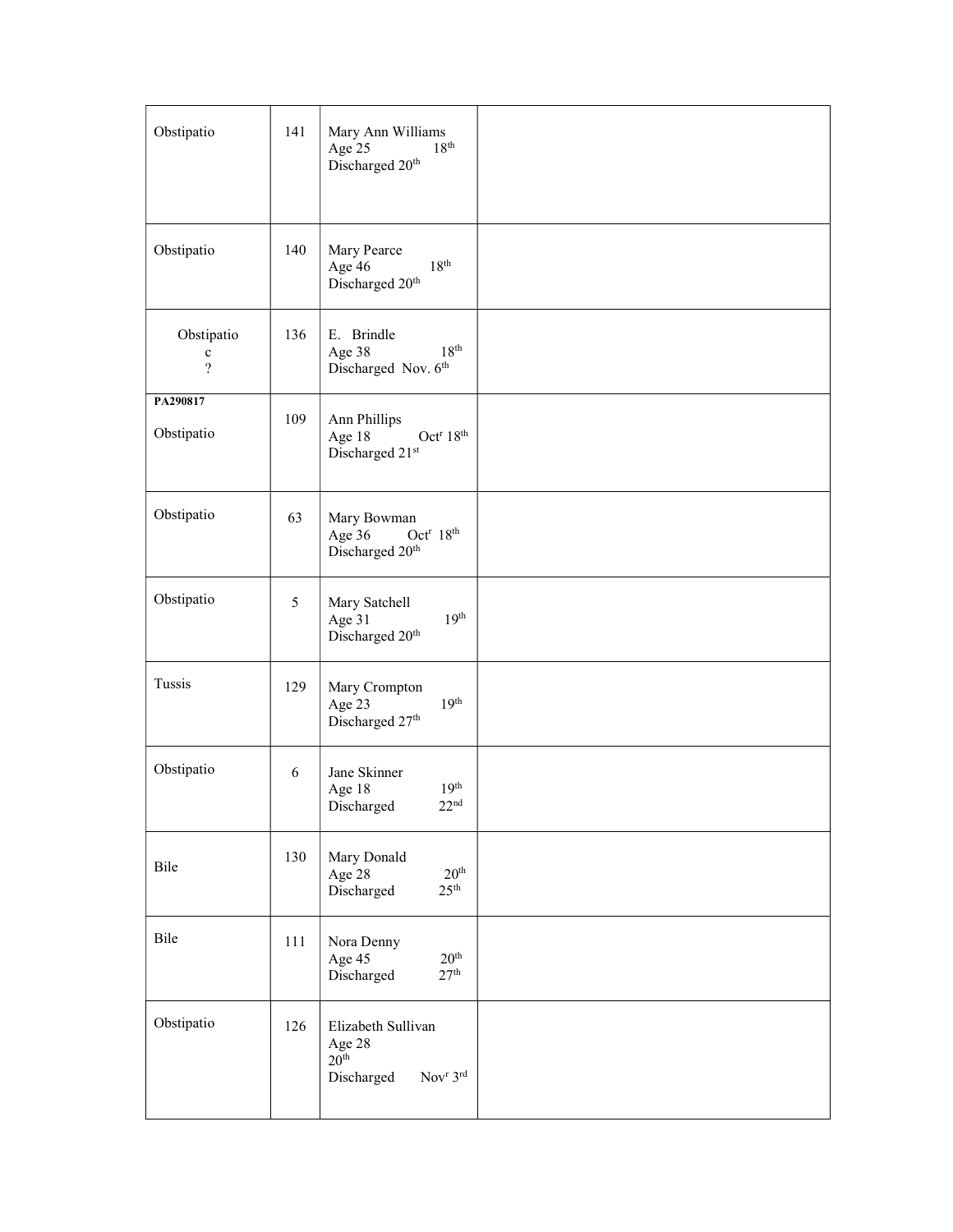| Obstipatio                                           | 118 | Jane Lockyer<br>$21^{st}$<br>Age 16<br>Discharged<br>Oct <sup>r</sup><br>23 <sup>rd</sup> |  |
|------------------------------------------------------|-----|-------------------------------------------------------------------------------------------|--|
| Obstipatio                                           | 65  | Ann Fear<br>Age 27<br>21 <sup>st</sup><br>30 <sup>th</sup><br>Discharged                  |  |
| Obstipatio                                           | 44  | Jane Skinner<br>Age 19<br>21 <sup>st</sup><br>22 <sup>nd</sup><br>Discharged              |  |
| Obstipatio                                           | 22  | Sarah Gunter<br>Age 30<br>$21^{st}$<br>29 <sup>th</sup><br>Discharged                     |  |
| Obstipatio                                           | 37  | Lucy Wells<br>$21^{st}$<br>Age 19<br>$24^{\text{th}}$<br>Discharged                       |  |
| Tussis                                               | 108 | Mary Pearce<br>Age 26<br>$21^{st}$<br>30 <sup>th</sup><br>Discharged                      |  |
| Obstipatio                                           | 87  | Mary Thompson<br>Age 24<br>$21^{st}$<br>30 <sup>th</sup><br>Discharged                    |  |
| Obstipatio                                           | 142 | Margaret Dealey<br>Age 16<br>$21^{st}$<br>27 <sup>th</sup><br>Discharged                  |  |
| Obstipatio                                           | 95  | Mary Cook<br>$21^{st}$<br>Age 24<br>23 <sup>rd</sup><br>Discharged                        |  |
| Obstipatio                                           | 107 | Elizabeth Pinkerton<br>$21^{st}$<br>Age 34<br>30 <sup>th</sup><br>Discharged              |  |
| Cut head from the<br>ship which ran<br>foul this day | 58  | Mary Ann Haste<br>$21^{st}$<br>25 <sup>th</sup><br>Discharged                             |  |
| Fracture of the<br>Cervix of the                     | 32  | E. Evans<br>$21^{st}$<br>Age 27                                                           |  |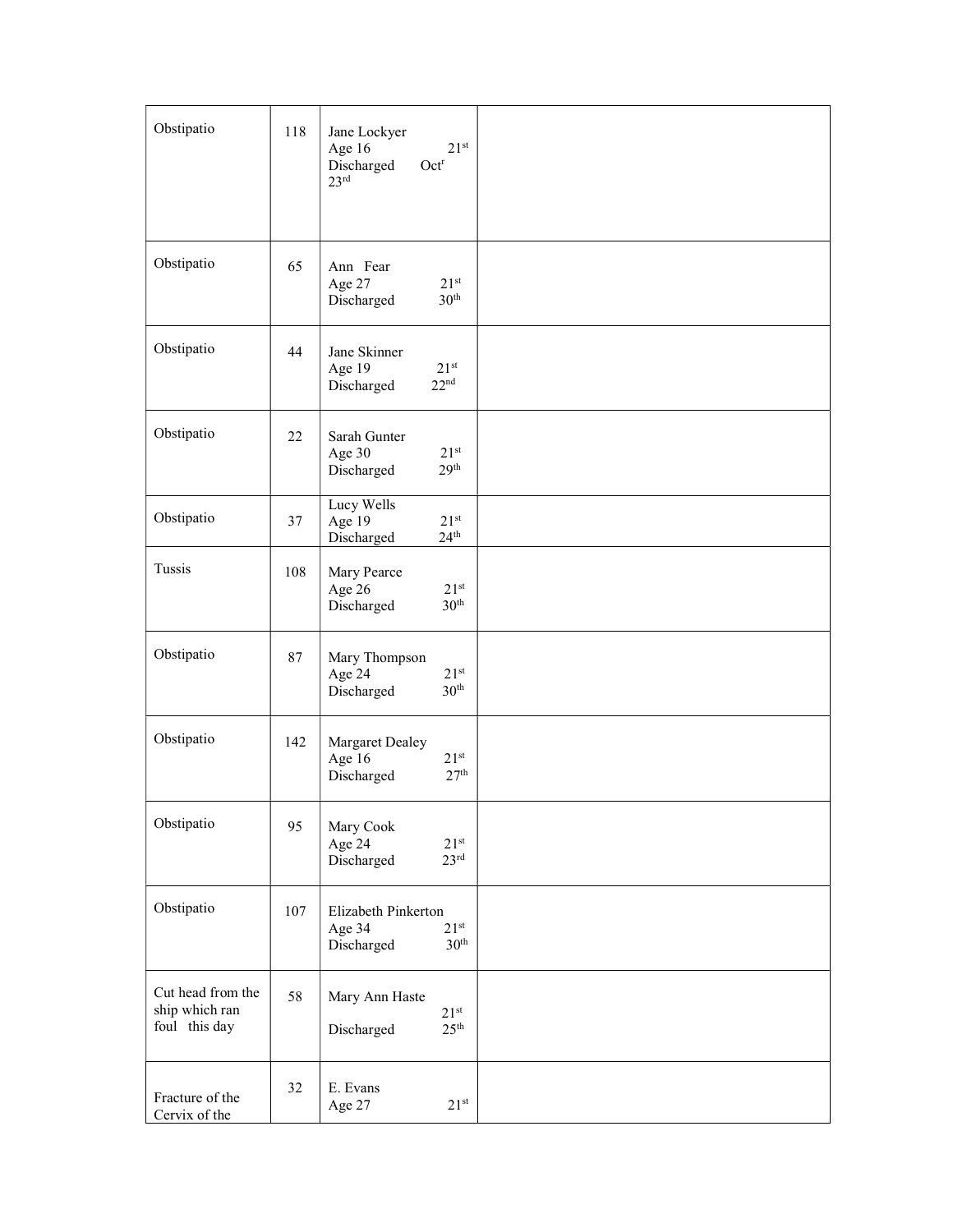| Scapular .and<br>several wounds<br>on the scalp |       | Doing well                                                                                         |  |
|-------------------------------------------------|-------|----------------------------------------------------------------------------------------------------|--|
| Bile                                            | 47    | M.A. Taylor<br>22 <sup>nd</sup><br>Age 15<br>27 <sup>th</sup><br>Discharged                        |  |
| Obstipatio                                      | 14    | Sarah Talbot<br>22 <sup>nd</sup><br>Age 24<br>27 <sup>th</sup><br>Discharged                       |  |
| Obstipatio                                      | 82    | Ann Williams<br>$23^{\text{rd}}$<br>Age 22<br>25 <sup>th</sup><br>Discharged                       |  |
| Very constipated<br>bowels                      | 106   | Ann Dean<br>$23^{\text{rd}}$<br>Age 41<br>Discharged<br>Nov <sup>r</sup> 4 <sup>th</sup>           |  |
| Obstipatio                                      | 126   | Elizabeth Roberts<br>Oct <sup>r</sup> $23^{\text{rd}}$<br>Age 28<br>27 <sup>th</sup><br>Discharged |  |
| PA290818<br>Obstipatio                          | 132   | Ann Hurst<br>$23^{\text{rd}}$<br>Age 28<br>29 <sup>th</sup><br>Discharged                          |  |
| Obstipatio                                      | 131   | Jane Poppleton<br>23 <sup>rd</sup><br>Age 36<br>31 <sup>st</sup><br>Discharged                     |  |
| Abscess fingers                                 | 57    | M. Blackwell<br>23 <sup>rd</sup><br>Age 38<br>30 <sup>th</sup><br>Discharged                       |  |
| Obstipatio                                      | $8\,$ | M. Hiscock<br>$23^{\text{rd}}$<br>Age 22<br>30 <sup>th</sup><br>Discharged                         |  |
| Obstipatio                                      | 40    | Ann Robson<br>$23^{\rm rd}$<br>Age 20<br>30 <sup>th</sup><br>Discharged                            |  |
| Abscess axilla                                  | 41    | Margaret Patterson<br>25 <sup>th</sup><br>Age 21                                                   |  |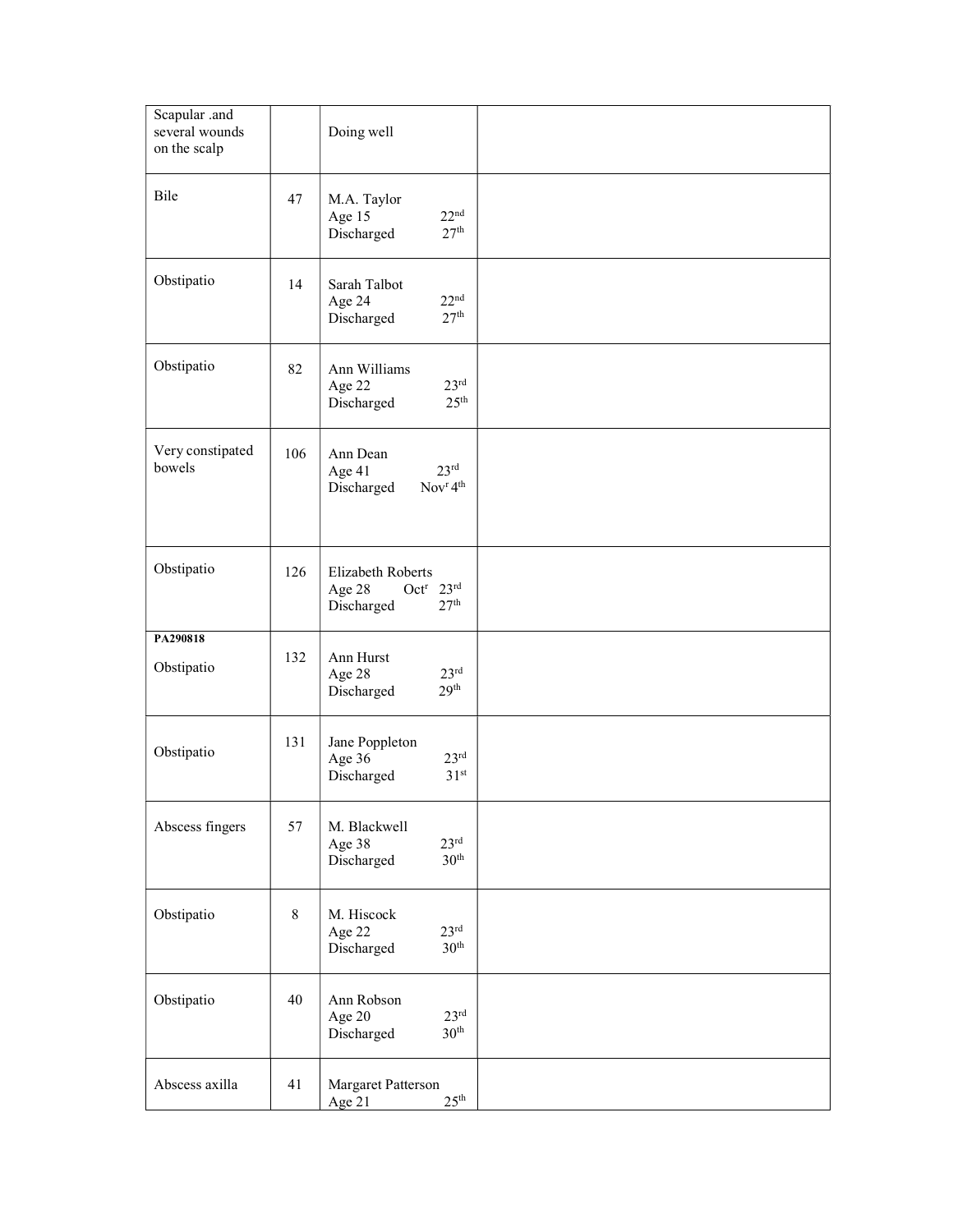|                                |     | 30 <sup>th</sup><br>Discharged                                                          |               |
|--------------------------------|-----|-----------------------------------------------------------------------------------------|---------------|
| Obstipatio                     | 27  | Mary Jarvis<br>25 <sup>th</sup><br>Age 23<br>27 <sup>th</sup><br>Discharged             |               |
| Obstipatio                     | 134 | Ann Dickenson<br>$25^{\text{th}}$<br>Age 19<br>30 <sup>th</sup><br>Discharged           |               |
| Obstipatio                     | 21  | Ann Neale<br>27 <sup>th</sup><br>Age 19<br>Left under treatment                         |               |
| Bile                           | 91  | Ann Murray<br>27 <sup>th</sup><br>Age 23<br>Left under treatment                        |               |
| Obstipatio                     | 17  | E. Downing<br>27 <sup>th</sup><br>Age 17<br>Discharged 11 <sup>th</sup><br>November     |               |
| Obstipatio                     | 90  | 27 <sup>th</sup><br>Sarah Brown<br>Left under treatment                                 |               |
| Obstipatio                     | 156 | Mary Caton<br>27 <sup>th</sup><br>Age 34<br>Left under treatment                        |               |
| Obstipatio                     | 116 | Elizabeth Harwood<br>25 <sup>th</sup><br>Age 36<br>30 <sup>th</sup><br>Discharged       |               |
| Obstipatio                     | 89  | Mary Carmody's child<br>27 <sup>th</sup><br>Age 4 $\frac{1}{2}$<br>Left under treatment |               |
| Taenia osculis<br>marginalibus | 9   | Susan Curtis<br>29 <sup>th</sup><br>Age 24<br>Left under treatment                      | passed a worm |
| Feverish                       | 105 | Mary Wells<br>Age 42<br>30 <sup>th</sup><br>Left under treatment                        |               |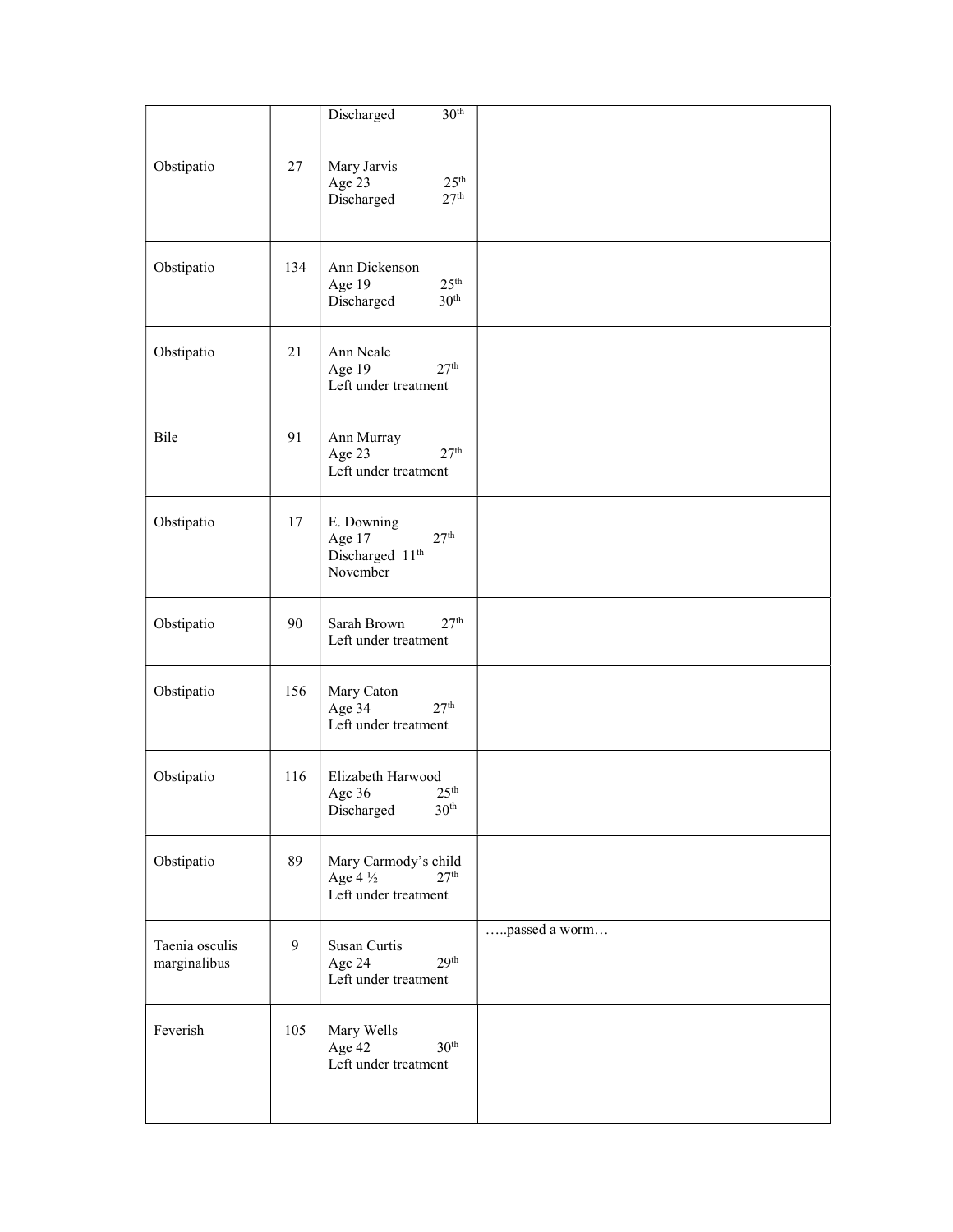| Pain right side                                      | 16          | Mary Dufton(Doveton)<br>Nov $r$ 4 <sup>th</sup><br>Age 28<br>Left under treatment                             |                                                                                                                                                                                                                                                                                                                                                                                                                                                                      |
|------------------------------------------------------|-------------|---------------------------------------------------------------------------------------------------------------|----------------------------------------------------------------------------------------------------------------------------------------------------------------------------------------------------------------------------------------------------------------------------------------------------------------------------------------------------------------------------------------------------------------------------------------------------------------------|
| Faintness sham                                       | 18          | Mary Kelly<br>4 <sup>th</sup><br>Age 23<br>5 <sup>th</sup><br>Discharged                                      |                                                                                                                                                                                                                                                                                                                                                                                                                                                                      |
|                                                      |             |                                                                                                               | <b>Surgeon David Thomson- replaced George</b><br>Rowe                                                                                                                                                                                                                                                                                                                                                                                                                |
| <b>Nature of</b><br><b>Disease</b>                   | Case<br>No. | <b>Women's Names,</b><br><b>Ages, Qualities, Time</b><br>when and where taken<br>ill, and how disposed<br>of. | The History, Symptoms, Treatment, and Daily<br>Progress of the Disease or Hurt.                                                                                                                                                                                                                                                                                                                                                                                      |
| PA290824<br>Hæmorrhoids<br>terminating in<br>Abscess | #1          | M.A. Williams<br>Ætatis 25<br>November 25<br>at Scilly                                                        | States that she has been subject to Hemorrhoidal<br>affections for some time past: Complains of very severe<br>pain of back, and of anus and pudenda, intense headach<br>with general febrile uneasiness. Pulse 120 [& hard?.&<br>ribbed?] there is no discharge of blood from Hemorrhoidal<br>vessels but integuments are red and tumid.<br>Capiat Ol: Ricini Ži<br>Foment: Calid. partebus affectus                                                                |
| PA290825                                             |             | Nov <sup>r</sup> . $26th$<br>Nov <sup>r</sup> . $27th$                                                        | Very severe pain during the night of pudenda and Anus,<br>parts are tumid and tender to the touch, considerable<br>Dysuria<br>Venesectio ad Žxvj Sanguinis<br>Foment. & Cataplasm. Calidum<br>Bowels relieved by purgatives<br>Pain and febrile symptoms continue, there is more                                                                                                                                                                                     |
|                                                      |             | Nov <sup>r</sup> . 28 <sup>th</sup>                                                                           | tumefaction around the Anus shewing a tendency to<br>Suppuration<br>Cataplasm as before.<br>Tumefaction very considerable and extends on one side<br>towards the Hip. Fluctuation being perceptible, an incision<br>was made at the most prominent part and a very profuse<br>discharge took place of dark coloured, very foetid matter,<br>pain and febrile symptoms rather less - Pulse quick and<br>small, appetite bad, restless at night.<br>Cataplasm ut antea |
|                                                      |             | 29<br>30 <sup>th</sup>                                                                                        | Haust: ex Tinct: Opii gutt xxv h.s.<br>Great discharge from abscess, tumefaction softer and less<br>considerable, no appetite, bowels bound.<br>Cataplasm ut antea<br>Capiat Infus: Sennæ Žifs cum Sulphate Magnes Žfs<br>Much foetid discharge from abscess, restless and slightly<br>delirious during the night, much debility Pulse 92, little<br>appetite bowels regular<br>Cataplasm: parti Haust Anodyne<br>Wine and light diet                                |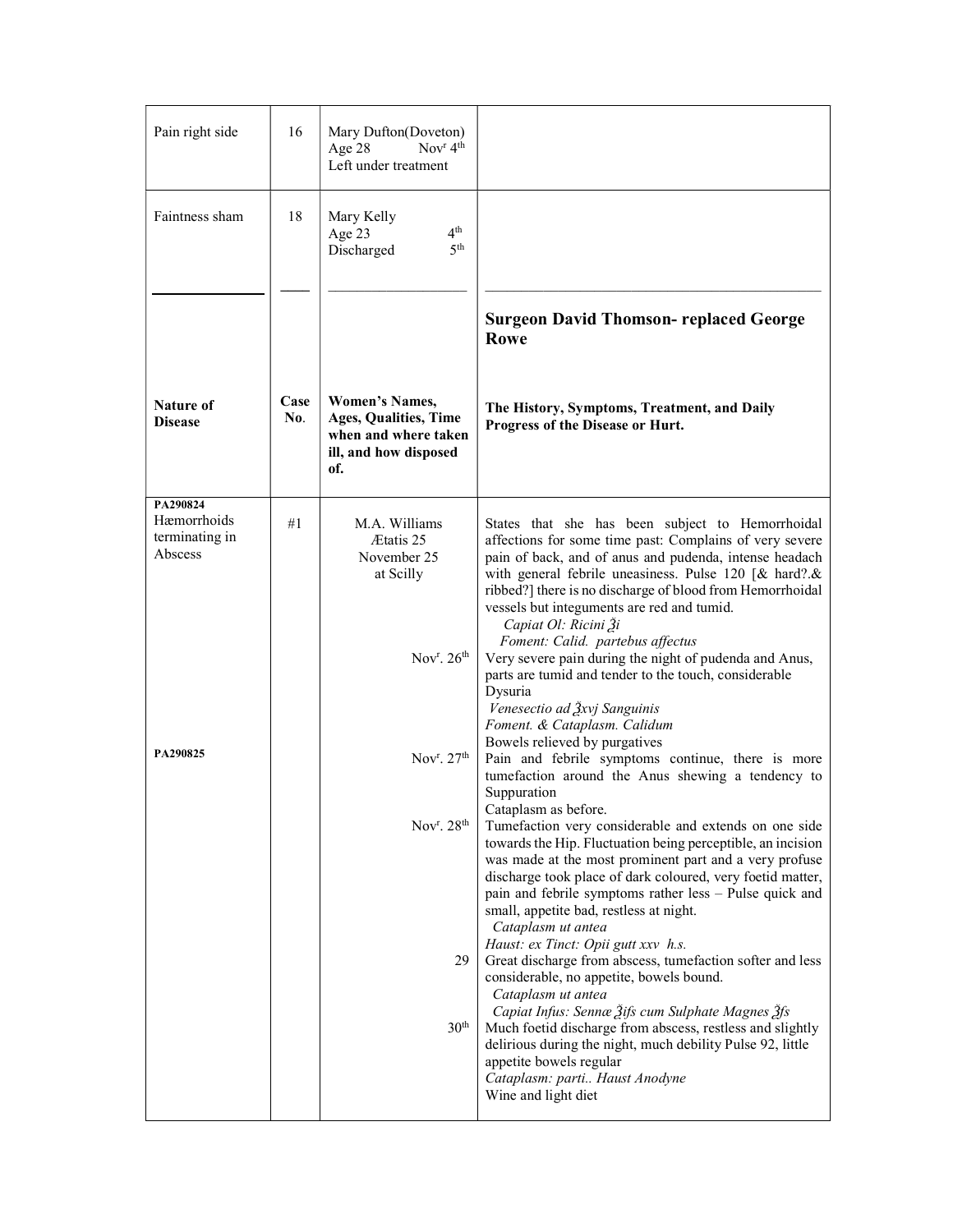|          | December 1st              | Much discharge but otherwise better                                                                           |
|----------|---------------------------|---------------------------------------------------------------------------------------------------------------|
|          |                           | Cataplasm et Altera Medicam <sup>a</sup>                                                                      |
|          | 2 <sub>nd</sub>           | Rather improves in general health & less tumefaction and                                                      |
|          |                           | discharge                                                                                                     |
|          |                           | Cont <sup>r</sup> ut antea                                                                                    |
|          | 3 <sup>rd</sup>           | Much as yesterday, Cont' Med et alia                                                                          |
|          | 4 <sup>th</sup>           | Much hardness surrounding the orifice of abscess,                                                             |
|          |                           | considerable dark coloured discharge very foetid rests ill                                                    |
|          |                           | and feels faint on attempting to sit up, appetite bad, pulse                                                  |
|          |                           | nearly natural. Wine and nourishing diet                                                                      |
|          |                           | Cataplasm ut antea                                                                                            |
|          | 5 <sup>th</sup>           | Much as yesterday                                                                                             |
|          | $6^{\rm th}$              | Still considerable discharge, but less pain, rests ill, and                                                   |
|          |                           | takes very little food, occasionally vomits                                                                   |
|          |                           | Cataplasm ut antea. Sulph: Quinin gr ij 2 in die                                                              |
| PA290826 |                           | Vinum ut a.                                                                                                   |
|          | December 7 <sup>th</sup>  | Feels better and discharge and tumor less considerable                                                        |
|          |                           | Medicam <sup>a</sup> ut antea                                                                                 |
|          | 8 <sup>th</sup>           | Less discharge, still considerable hardness, has been sea                                                     |
|          |                           | sick & has vomited, pulse a little frequent, bad appetite,                                                    |
|          |                           | bowels bound                                                                                                  |
|          |                           | Capt. Bolum ex P. Jalap: & Calomel.<br>Vespere si opus sit: Enema Communes                                    |
|          | <b>9th</b>                | Much pain, vomited Bolus taken yesterday                                                                      |
|          |                           | Capiat Infus Sennæ cum Sulph. Magnes                                                                          |
|          | 10 <sup>th</sup>          | Much as before, little affect from the purgative                                                              |
|          |                           | Rept' Infus Sennæ Cont' Cataplasmm et alia                                                                    |
|          | 11 <sup>th</sup>          | Less pain and hardness, still considerable discharge of                                                       |
|          |                           | dark coloured foetid matter (from abscess) with air,                                                          |
|          |                           | shewing communication with the Intestine. General                                                             |
|          |                           | health rather better. Medicamenta et alia ut antea                                                            |
|          | 12 <sup>th</sup>          | Less pain and discharge and general health better                                                             |
|          | 22 <sup>nd</sup>          | Has been improving since last report, tumefaction nearly                                                      |
|          |                           | disappearing and very little discharge. Omitt' Cataplasm                                                      |
|          |                           | Wine with diet of preserved Meats etc.                                                                        |
|          | December 26 <sup>th</sup> | Return of pain in the situation of the former abscess near                                                    |
|          |                           | the Anus, no discharge for some time.                                                                         |
|          | 30 <sup>th</sup>          | Cataplasm ut antea                                                                                            |
|          |                           | Much pain & circumscribed tumor have returned, general<br>disorder of the System. Cont" Cataplasm: Capt Infus |
|          |                           | Sennæ cum Sulph Magnes                                                                                        |
|          | January 1 <sup>st</sup>   | Return of discharge of matter from the orifice formerly                                                       |
|          |                           | made, hardness & pain rather diminished                                                                       |
|          | 5 <sup>th</sup>           | Less pain & discharge, complains of numbness of left                                                          |
|          |                           | thigh and diminished power of moving the extremity                                                            |
|          |                           | Cataplasm tumori                                                                                              |
|          |                           | Wine and diet as before                                                                                       |
|          | 11 <sup>th</sup>          | Much the same since last report, rather more pain                                                             |
|          |                           | hardness moderate discharge general health bad with                                                           |
|          |                           | debility from inability to leave her bed Cataplasm & diet                                                     |
|          |                           | as before                                                                                                     |
|          | 12 <sup>th</sup>          | The hardness and moderate discharge of matter on                                                              |
|          |                           | examination with the probe a Sinus is found to extend                                                         |
| PA290827 |                           | towards the Hip for about $1\frac{1}{2}$ inch but probe cannot be                                             |
|          |                           | passed in the direction of the Gut, nor can any<br>communication with it be detected. Sinus was laid oped     |
|          |                           | thro' its whole length, dressing of Ung <sup>t</sup> Resinos with                                             |
|          |                           | Cataplasm applied                                                                                             |
|          |                           | Diet with wine as before                                                                                      |
|          |                           | Sulph: Quininæ g' ij 2 <sup>tis</sup> in die                                                                  |
|          |                           |                                                                                                               |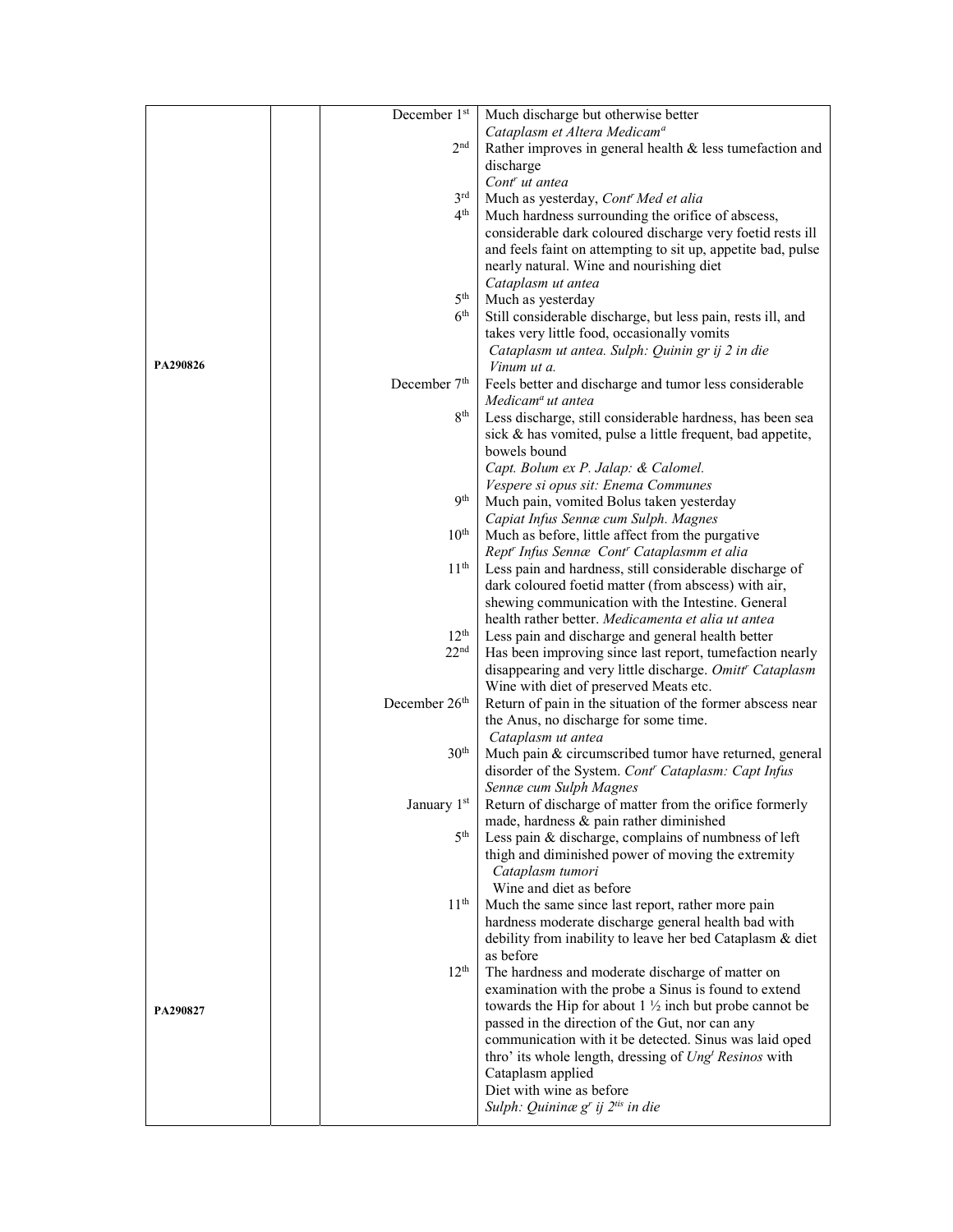|                       |   | 13 <sup>th</sup><br>19 <sup>th</sup><br>21 <sup>st</sup><br>28 <sup>th</sup><br>30 <sup>th</sup><br>February 4 <sup>th</sup><br>14 <sup>th</sup>                                     | Still considerable pain. Cataplasam u.a.<br>Much less pain hardness removed, sinus seems healing<br>from bottom & less deep. General health better.<br>S. Quin: & Vinum Omitt' Cataplasm: App'. Ung <sup>t</sup> Resinos<br>Little discharge or pain, wound appears healing.<br>Cont <sup>r</sup> ut antea<br>Abscess almost healed and gives little uneasiness;<br>complains of pain of Lumber Region; all along the thigh<br>& Legs of that side deprived of sensation, with inability<br>to move them; general health improved<br>Frictio Lumbis Sp <sup>o</sup> Camphorate<br>More pain in the situation of the Loins but little<br>discharge; paralysis of left thigh & Leg continues<br>No discharge from Sinus or pain, more power of moving<br>the left extremity and feeling partly returned, general<br>health indifferent has been sick and vomited, probably<br>occasioned by the rolling of the ship. Pulv: Rhei zfs<br>Carb: Magnes g' x frict. Lumb. Spirit <sup>o</sup> Camphor.<br>Since last report Inflammation has attacked situation of<br>former abscess, and purulent matter has been formed.<br>Abscess has been opened by incision and offered relief.<br>Paralysis affection of the left thigh and Leg continue.<br>Cataplasm app' abscess<br>This woman continued oi the Sick List until the arrival of<br>the ship at her destination; Repeated suppuration took<br>place in the neighbourhood of the Anus followed by<br>Sinuses - These were laid open and made to heal from the<br>bottom. Paralytic affection continued, notwithstanding the<br>application of Blisters to the Loins<br>She was received into the Colonial Hospital |
|-----------------------|---|--------------------------------------------------------------------------------------------------------------------------------------------------------------------------------------|---------------------------------------------------------------------------------------------------------------------------------------------------------------------------------------------------------------------------------------------------------------------------------------------------------------------------------------------------------------------------------------------------------------------------------------------------------------------------------------------------------------------------------------------------------------------------------------------------------------------------------------------------------------------------------------------------------------------------------------------------------------------------------------------------------------------------------------------------------------------------------------------------------------------------------------------------------------------------------------------------------------------------------------------------------------------------------------------------------------------------------------------------------------------------------------------------------------------------------------------------------------------------------------------------------------------------------------------------------------------------------------------------------------------------------------------------------------------------------------------------------------------------------------------------------------------------------------------------------------------------------------------------------------------|
|                       |   |                                                                                                                                                                                      |                                                                                                                                                                                                                                                                                                                                                                                                                                                                                                                                                                                                                                                                                                                                                                                                                                                                                                                                                                                                                                                                                                                                                                                                                                                                                                                                                                                                                                                                                                                                                                                                                                                                     |
| PA290828<br>Pneumonia | 2 | Jemima Fuller<br>AE:18<br>January 22 <sup>nd</sup><br>Latitude 29°: 15 Sth<br>Longt: $23°$ W<br>23 <sup>rd</sup><br>24 <sup>th</sup><br>25 <sup>th</sup><br>January 26 <sup>th</sup> | Complains of severe pain under the shoulder much<br>dyspnoea, with a little cough. Pulse 96 strong skin hot, ill<br>two days, ascribed complaint to cold, Bowels bound<br>Mitt'. Sanguis 3 xvi<br>Capt Sulp Magnesia 3j<br>Diluents and light food<br>Much as yesterday, pain and dyspnoea continue Pulse<br>100, bowels regular -<br>Applict Emplast: Vesiat: pectori<br>Capt: tertia horis Mixt: Diaphoretic ex Tinct: Antim:<br>cum Nitrate potassæ Ži cum potu diluenti<br>Pain under the sternum, and dyspnoea not relieved -<br>Pulse 100, skin warm, headach; pain increases towards<br>night<br>Vespere Repatatur Venesectio et Mitt <sup>r</sup> Sanguis Žxvj<br>Cont <sup>r</sup> . Med. ut antea<br>Pain of chest and dyspnoea continue and the former<br>rather extends to the left side: Pulse still quick & strong,<br>less headach; Emplast <sup>r</sup> : Vesicator: Lateri Sinistr: Contr<br>Mixt: Antimon. u.a.<br>Pain of chest from Sternum to left side and Dyspnoea<br>continue unabated. Pulse 110 and strong, great thirst; no<br>cough, bowels regular<br>Vespere Rept <sup>r</sup> Venesectix (sic) ad 3 xij<br>Blood drawn exhibited a strong buffy coat.<br>Cap <sup>t</sup> . Tinct: Digitalis gutt x 2 <sup>tis</sup> in die<br>Mixt: Diaphoretic: Antimonial: u.a.                                                                                                                                                                                                                                                                                                                                                                   |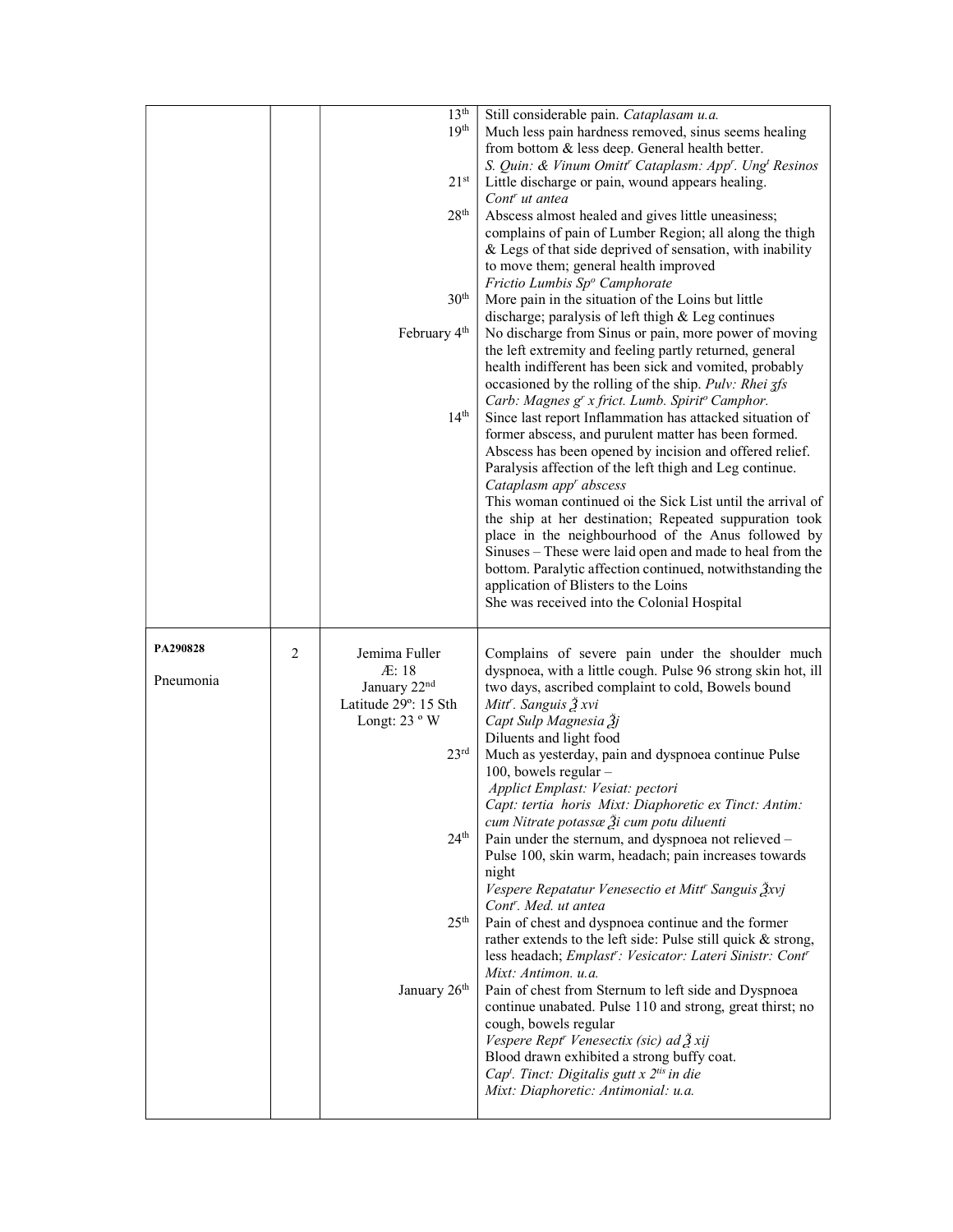| PA2908929                 |   | 27 <sup>th</sup><br>28 <sup>th</sup><br>January 29 <sup>th</sup><br>30 <sup>th</sup><br>31 <sup>st</sup><br>February 1st<br>2 <sup>nd</sup><br>4 <sup>th</sup><br>February 5 <sup>th</sup> .<br>$8^{\rm th}$<br>9 <sup>th</sup> | Continues much the same, pain and dyspnoea great, can<br>only lie on her back, respiration quick and performed<br>with much divation (deviation) of the ribs. Pulse 112<br>hard & skin warm, Thirst, no appetite.<br>Venesectio ad $\frac{3}{2}x$<br>Infus: Sennæ cum Sulp: Magnes:<br>Medic <sup>a</sup> alia ut antea si opus sit<br>Enema commune vespere<br>Rather less pain of chest and dyspnoea Pulse 112<br>[lancing?] pain greater with more dyspnoea, blood drawn<br>yesterday shewed firm crassamentium.<br>Emplast: Vesicator Lateri Sinistr: Med: u. antea<br>Much as yesterday, respiration continues difficult. Pulse<br>120 in the evening, morning less frequent.<br>Mixt: Diaphoretic: Antim: et Tinct: Digital gutt x 2 <sup>is</sup> in<br>die<br>Nearly as before. Pulse 112. skin warm slightly moist<br>still unable to make a full inspiration. Med. ut antea.<br>Pain of left side and dyspnoea much the same. Pulse 110,<br>strong & throbbing. Skin hot & dry, headach, thirst.<br>Venesectio ad $\frac{3}{2}x$<br>Mixt: Antim: u.a. et Tinct Digital.<br>Pain of side & chest less severe Pulse 96 less dyspnoea.<br>Med. ut antea.<br>Pain severe during the night, less so this morning Pulse<br>96, less febrile anxiety.<br>Medicamenta ut antea<br>Pain continues less, but she is still unable to lie easily in<br>the recumbent posture. Pulse 94<br>Cont <sup>r</sup> . Med. u. a.<br>Pain has continued to diminish since last report, is now<br>chiefly confined to the left sides, general health<br>improved. Pulse 84.<br>Cont <sup>r</sup> . Tinct: Digitalis gtt viij 2 <sup>is</sup> in die<br>More pain $&$ it extends again towards the sternum,<br>dyspnoea and inability to lie easily in the recumbent<br>posture. Pulse 84 strong. Bowels bound. Cont'. Tinct:<br>Digitalis & Capt. [&?] Infus. Sennæ cum Sulph: Magnes<br>Rather less pain and dyspnoea Pulse nearly natural.<br>From this time the patient gradually but slowly recovered<br>her general health and strength and was discharged from<br>the Hospital quite cured. |
|---------------------------|---|---------------------------------------------------------------------------------------------------------------------------------------------------------------------------------------------------------------------------------|---------------------------------------------------------------------------------------------------------------------------------------------------------------------------------------------------------------------------------------------------------------------------------------------------------------------------------------------------------------------------------------------------------------------------------------------------------------------------------------------------------------------------------------------------------------------------------------------------------------------------------------------------------------------------------------------------------------------------------------------------------------------------------------------------------------------------------------------------------------------------------------------------------------------------------------------------------------------------------------------------------------------------------------------------------------------------------------------------------------------------------------------------------------------------------------------------------------------------------------------------------------------------------------------------------------------------------------------------------------------------------------------------------------------------------------------------------------------------------------------------------------------------------------------------------------------------------------------------------------------------------------------------------------------------------------------------------------------------------------------------------------------------------------------------------------------------------------------------------------------------------------------------------------------------------------------------------------------------------------------------------------------------------------------------------------------------------------|
| Pneumonia<br>Inflammation | 3 | Margaret Benson<br>Ætatis 25<br>27 <sup>th</sup> Nov <sup>r</sup> 1834<br>In the Atlantic Ocean<br>5 December                                                                                                                   | Pain of the left side, dyspnoea, cough<br>Pulse quick & hard - was treated by Bleeding, Blistering,<br>Laxative and Antimonials<br>Discharged cured.                                                                                                                                                                                                                                                                                                                                                                                                                                                                                                                                                                                                                                                                                                                                                                                                                                                                                                                                                                                                                                                                                                                                                                                                                                                                                                                                                                                                                                                                                                                                                                                                                                                                                                                                                                                                                                                                                                                                  |
| Pneumonia                 | 4 | Amelia Richardson<br>Ætatis 23<br>29 Nov at Sea<br>23 <sup>rd</sup> December                                                                                                                                                    | Severe pain of left side, dyspnoea, cough, quick pulse,<br>was treated as the above patient, by bleeding, repeated<br>blisters etc<br>Discharged cured                                                                                                                                                                                                                                                                                                                                                                                                                                                                                                                                                                                                                                                                                                                                                                                                                                                                                                                                                                                                                                                                                                                                                                                                                                                                                                                                                                                                                                                                                                                                                                                                                                                                                                                                                                                                                                                                                                                                |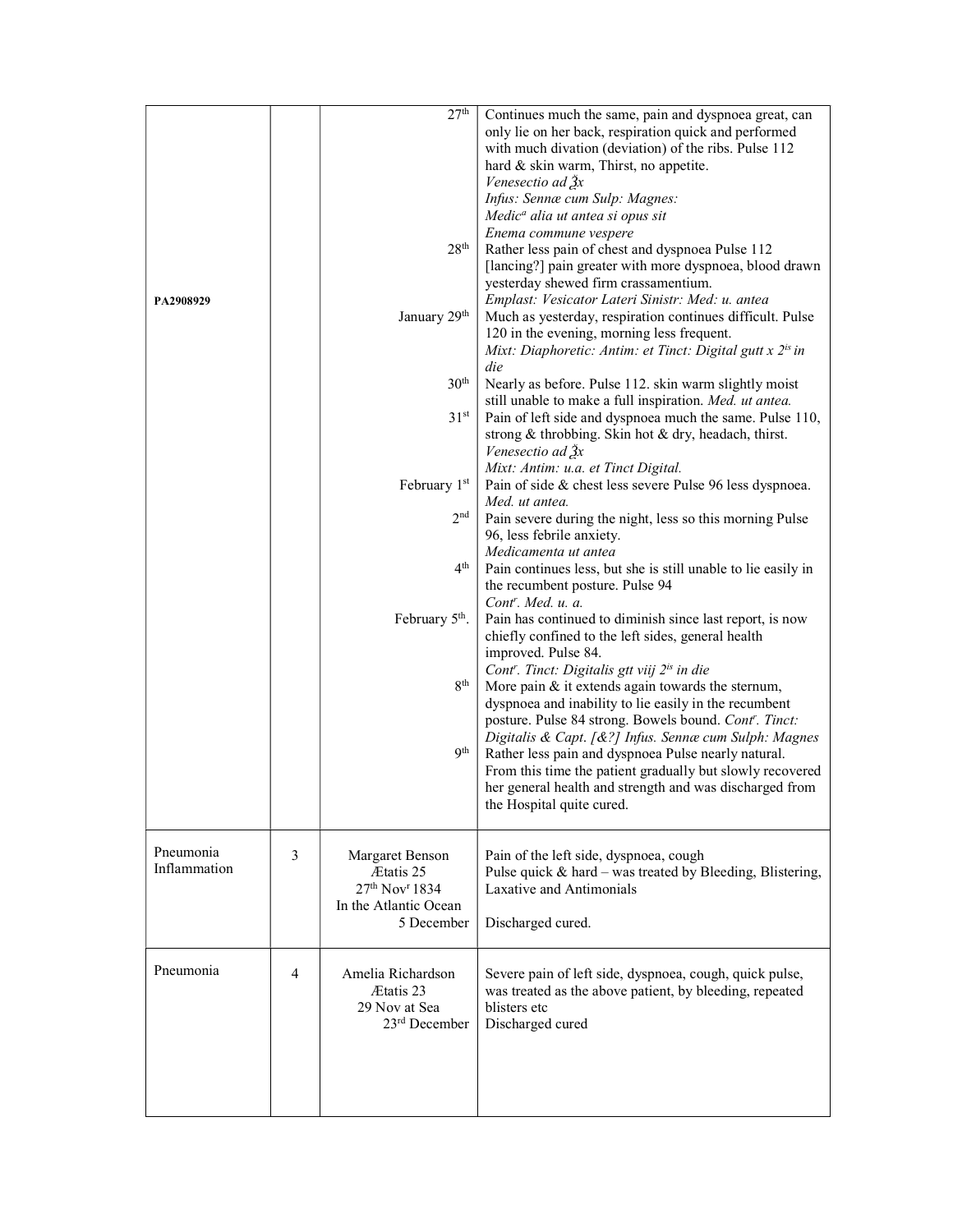| PA290830<br>Pneumonia<br>[Pneumonia]                 | 5<br>6 | Ann Phillips<br>Ætatis 19<br>23 <sup>rd</sup> January<br>At Sea<br>1 <sup>st</sup> February<br>Sarah Edmonds<br>Ætatis 20<br>28 <sup>th</sup> January<br>At Sea<br>4 February | Pain of side, dyspnoea, headach, slight cough. Pulse<br>frequent- treated by Venesection, purgatives, blisters and<br>Antimonial Diaphoretics.<br>Discharged cured<br>As the above patient: was twice Bled, took Laxatives,<br>and Antimonial Diaphoretics.<br>Discharged Cured                                                                                                                                                                                                                                                                                                                                                                                                                                                                                                                              |
|------------------------------------------------------|--------|-------------------------------------------------------------------------------------------------------------------------------------------------------------------------------|--------------------------------------------------------------------------------------------------------------------------------------------------------------------------------------------------------------------------------------------------------------------------------------------------------------------------------------------------------------------------------------------------------------------------------------------------------------------------------------------------------------------------------------------------------------------------------------------------------------------------------------------------------------------------------------------------------------------------------------------------------------------------------------------------------------|
| [Pneumonia]                                          | 7      | Ann Gilby (Elizabeth?)<br>Ætatis 25<br>21 <sup>st</sup> February<br>28 <sup>th</sup> February                                                                                 | Severe pain of chest, dyspnoea, cough slight<br>expectoration, Pulse 112 strong<br>Venesection, Blister - Laxatives, Expectorants<br>Discharged Cured                                                                                                                                                                                                                                                                                                                                                                                                                                                                                                                                                                                                                                                        |
| [Pneumonia]                                          | 8      | Elizabeth Mason<br>Ætatis 22<br>24 February<br>3rd March                                                                                                                      | Headach, pain under sternum, cough, Pulse strong and<br>frequent, palpitation, Bleeding. Blister and Laxative<br>given<br>Left Hospital                                                                                                                                                                                                                                                                                                                                                                                                                                                                                                                                                                                                                                                                      |
| [Pneumonia]                                          | 9      | Ann Williams<br>Ætatis 22<br>25 February<br>4 March                                                                                                                           | Pain of chest, dyspnoea, pulse frequent and strong, 94 in<br>frequency<br>Once Bled a Blister applied Antimonials<br>Discharged Cured                                                                                                                                                                                                                                                                                                                                                                                                                                                                                                                                                                                                                                                                        |
| [Pneumonia]                                          | 10     | Mary Dafton<br>(Doveton)<br>Ætatis 28<br>19 March<br>23rd March                                                                                                               | Headach, general febrile uneasiness, foul tongue, skin<br>hot, took purgative of Calomel & Jalap with relief,<br>afterwards complained of pain of side, much Dyspnoea<br>with quick pulse hot skin, was Bled and took Antimonial<br>Diaphoretics with diluents etc<br>Discharged Cured                                                                                                                                                                                                                                                                                                                                                                                                                                                                                                                       |
| PA290831<br>Leucorrhœa<br>Peritoneal<br>Inflammation | 11     | Caroline Barnett<br>Ætatis 19<br>24 Nov <sup>r</sup> 1834<br>At Scilly                                                                                                        | This young woman had been in the Sick List from the<br>time she embarked on board the Ship and had been<br>treated for a supposed Venereal affection. I found her at<br>the period of my taking charge, labouring under what<br>appeared to be internal Hæmorrhoids - & suffering great<br>pain at the extremities of the Rectum but without<br>sanguineous discharge.<br>There as also copious discharge from the Vagina, of thin,<br>fœtid, discoloured matter - External parts tender and<br>excoriated but no distinct ulceration could be detected.<br>Mouth sore and gums swelled from Mercurial given -<br>Pulse frequent, debility, appetite bad.<br>Omitt' pil: Hydrarg.<br>Capt: Flor: Sulphur 3ij<br>Utat': Lotione Sulph Zinci partebus externis - fomentatur<br>tumoribus [Hæmorrheri c alibus] |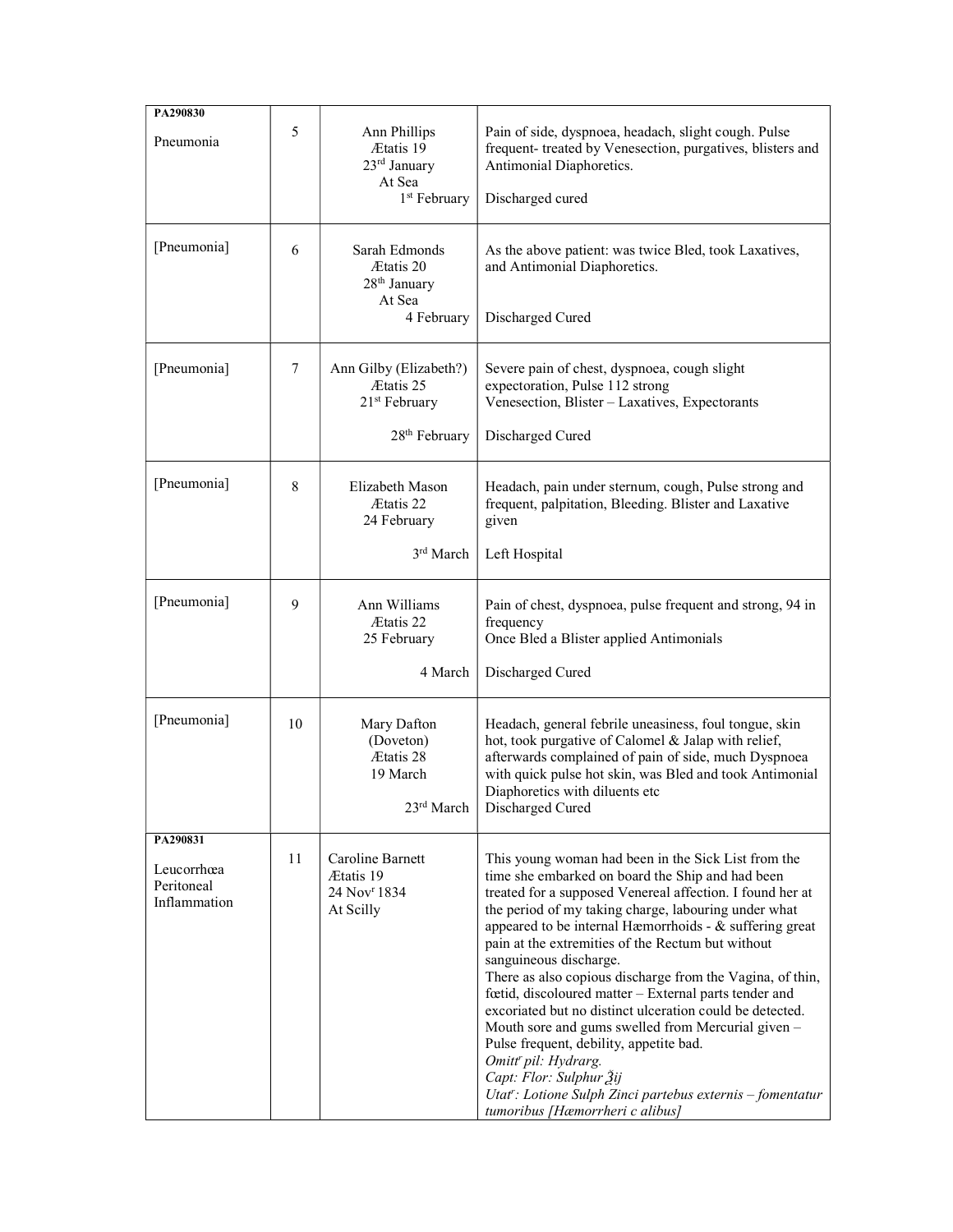|          |  |                           | Light nutritious diet.                                        |  |  |  |
|----------|--|---------------------------|---------------------------------------------------------------|--|--|--|
|          |  |                           | Nearly as at last report. Mouth less sore, Complains of       |  |  |  |
|          |  | 29 <sup>th</sup> November | pain of abdomen. Bowels bound. Infus Sennæ cum Sulph          |  |  |  |
|          |  |                           |                                                               |  |  |  |
|          |  |                           | Magnesia                                                      |  |  |  |
|          |  |                           | Chiefly complaining of pain of Haemorrhoids &                 |  |  |  |
|          |  | 30 <sup>th</sup>          | discharge from Vagina. Inject Solut Zinci Sulphatis           |  |  |  |
|          |  |                           | Complains of pain of right Hypochondrium felt                 |  |  |  |
|          |  | December 4 <sup>th</sup>  | especially when she turns herself. Pulse nearly natural.      |  |  |  |
|          |  |                           | Bowels regular.                                               |  |  |  |
|          |  |                           | Applic <sup>r</sup> Emplast. Vesicator Lateri                 |  |  |  |
|          |  |                           | Less pain of side, less discharge from vagina                 |  |  |  |
|          |  | 6 <sup>th</sup>           | Cont <sup>r</sup> u. a.                                       |  |  |  |
|          |  |                           | Pain now chiefly felt in the Epigastrium. Pulse nearly        |  |  |  |
|          |  | 7 <sup>th</sup>           | natural.                                                      |  |  |  |
|          |  |                           | Pain of Epigastrium continues and extends to the back,        |  |  |  |
|          |  | 8 <sup>th</sup>           | appetite bad - bowels regular                                 |  |  |  |
|          |  |                           | Capt. Pil: Hydrarg: 1 omni nocte                              |  |  |  |
|          |  |                           | mane Sulph Magnes 3fs                                         |  |  |  |
|          |  |                           | As yesterday                                                  |  |  |  |
|          |  |                           | 9   Haemorrhoid affection more troublesome less pain oof      |  |  |  |
|          |  |                           |                                                               |  |  |  |
|          |  | 10                        | Epigastric region                                             |  |  |  |
|          |  |                           | Capiat Ol. Ricini 3fs                                         |  |  |  |
|          |  |                           | Has continued much the same since last report. Now            |  |  |  |
|          |  | 20 <sup>th</sup>          | complains of dull pain of right side, a little increased on   |  |  |  |
| PA290832 |  |                           | pressure extending to the Epigastrium. Vomits                 |  |  |  |
|          |  |                           | everything taken into the stomach. Pulse a little quicker     |  |  |  |
|          |  |                           | than natural                                                  |  |  |  |
|          |  |                           | Appl: Emplast: Vesicator Hypochondris                         |  |  |  |
|          |  |                           | Capt. Hora somni pil. Hydrargy 1                              |  |  |  |
|          |  |                           | Blister rose well & pain of side relieved, it is chiefly felt |  |  |  |
|          |  | 21 <sup>st</sup>          | when vomiting comes on, which happens whenever food           |  |  |  |
|          |  |                           | in the smallest quantity is taken into the stomach.           |  |  |  |
|          |  |                           | Haemorrhoidal affection and discharge from Vagina give        |  |  |  |
|          |  |                           | little uneasiness. Pulse 92. Bowels regular.                  |  |  |  |
|          |  |                           | Capt. Haust: Salin Effervescenter pro re nata & pil.          |  |  |  |
|          |  |                           | Hydrarg. 1 h.s.                                               |  |  |  |
|          |  |                           | Continues to vomit after swallowing food or drink.            |  |  |  |
|          |  | 22 <sup>nd</sup>          | Effervescing Draughts also rejected, also Burnt Brandy        |  |  |  |
|          |  |                           | in teaspoonfuls – less uneasiness of side $&$ Epigastrium.    |  |  |  |
|          |  |                           | Pulse 94                                                      |  |  |  |
|          |  |                           | Hora somni Habt. Enema Anoydyn                                |  |  |  |
|          |  |                           | Tinct: Opii gutt xxx Deccoti Hordei 3iv.                      |  |  |  |
|          |  |                           | Has continued much the same, but can occasionally             |  |  |  |
|          |  | 25 <sup>th</sup>          | retain a little wine with Lime Juice. Slight uneasiness of    |  |  |  |
|          |  |                           | side. Pulse 90. Bowels bound                                  |  |  |  |
|          |  |                           | Capt. Bolum ex Pulv. Jalap gr xij                             |  |  |  |
|          |  |                           | Calomel gr v                                                  |  |  |  |
|          |  |                           | Still vomits occasionally, makes little other complaint.      |  |  |  |
|          |  | 27 <sup>th</sup>          | Pil. Hydrarg h.s.                                             |  |  |  |
|          |  |                           | Less frequent sickness & vomiting, complains of return        |  |  |  |
|          |  | 29 <sup>th</sup>          | of pain from Haemorrhoids. Pulse nearly natural and           |  |  |  |
|          |  |                           | countenance healthy. Capt. Ol. Ricini 3fs                     |  |  |  |
|          |  |                           | Continued the same till this day, she complains of severe     |  |  |  |
|          |  | 31 <sup>st</sup>          | pain from Piles & of the abdomen generally. Pulse a little    |  |  |  |
|          |  |                           | frequent. Bowels rather bound, has taken Purgative            |  |  |  |
|          |  |                           | without effect.                                               |  |  |  |
|          |  |                           | Habt. Enema Aqua Tepidæ                                       |  |  |  |
|          |  |                           |                                                               |  |  |  |
|          |  |                           | Still pain of abdomen. Several Injections of warm water       |  |  |  |
|          |  | February 1 <sup>st</sup>  | exhibited with relief. Sickness and vomiting removed.         |  |  |  |
|          |  |                           |                                                               |  |  |  |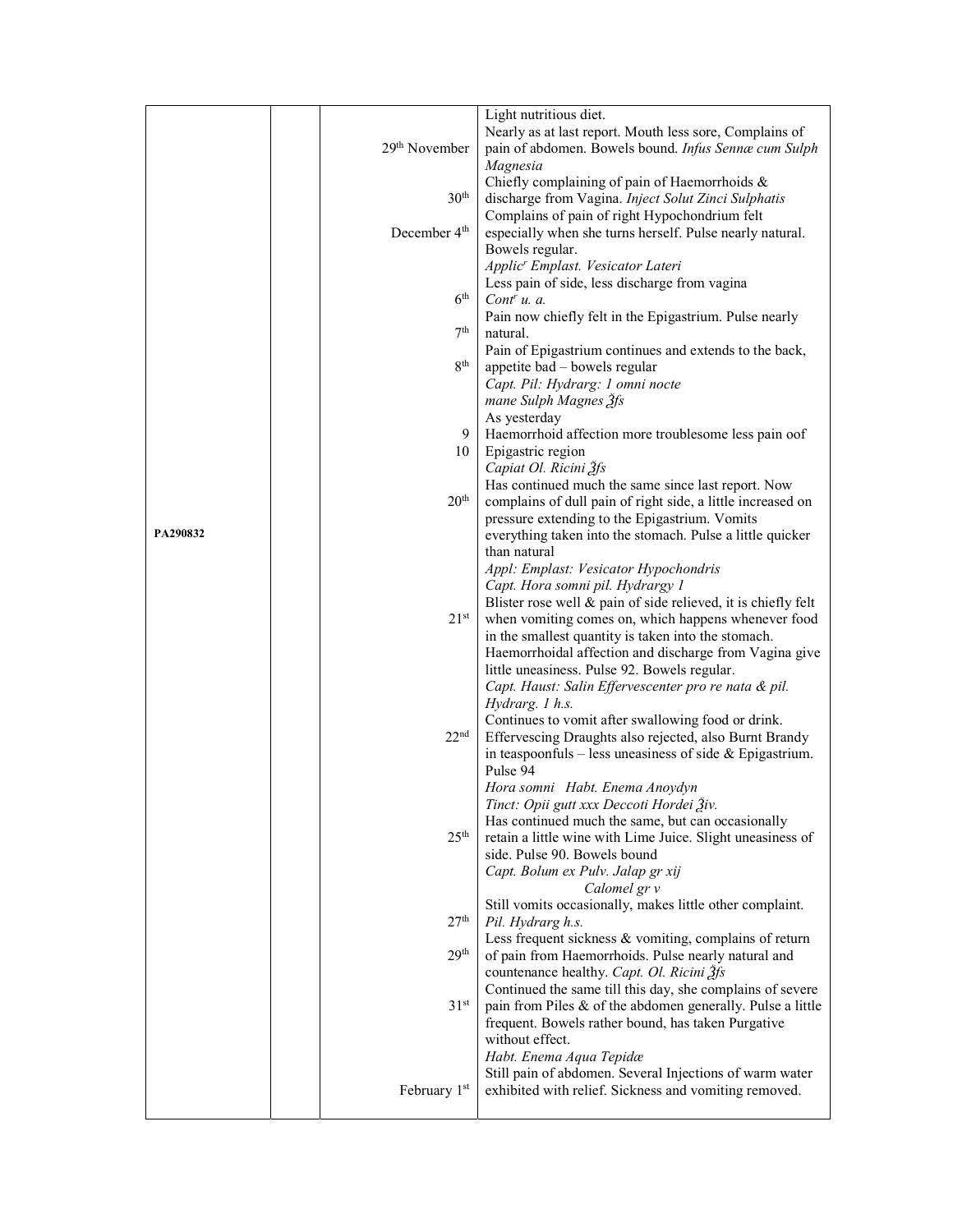|          |                          | Still pain of Haemorrhoids & light discharged from                |
|----------|--------------------------|-------------------------------------------------------------------|
|          |                          | Vagina.                                                           |
|          | 6 <sup>th</sup>          | Still much pain from piles, vomiting has returned, pain of        |
|          |                          | Epigastrium increased by pressure. Pulse a little frequent.       |
|          |                          | Countenance nearly natural. Tongue clean. Bowels                  |
|          |                          | regular'                                                          |
|          |                          | Frict'. Epigastm Ung <sup>t</sup> Hydrag. 3fs vespere             |
|          | 7 <sup>th</sup>          | Continues to vomit everything swallowed, pain of                  |
|          |                          | Epigastrium. Complains of pain of Hypogastric region              |
|          |                          | extending to the back. Pulse 94, not emaciated, nor does          |
|          |                          | she look ill. Bowels regular                                      |
| PA290833 |                          | Cont' fricto Epigastric Ung <sup>t</sup> Hydrag.                  |
|          | January 9th              | Still unable to retain on the stomach food or drink, pain         |
|          |                          |                                                                   |
|          |                          | of Epigast <sup>m</sup> extending to back. Pulse 92. Tongue clean |
|          |                          | Bounds bound. Mouth slightly affected by Mercurials.              |
|          |                          | Capt. pil. ij ex Calomel gr iv                                    |
|          |                          | Ext. Colocynth gr vj                                              |
|          | $10^{\text{th}}$         | Less sickness, no effect from purgative, two Enemata of           |
|          |                          | warm water given with relief. Less pain of Epigast <sup>m</sup> . |
|          |                          | Pulse 90.                                                         |
|          | 11                       | General pain over abdomen which is tense and tumid.               |
|          |                          | Bowels bound. Pulse 92. Tongue clean & moist, more                |
|          |                          | purulent discharge from Pudenda.                                  |
|          |                          | Capt. Ol. Ricini Ži                                               |
|          |                          | Fomentatio abdomeni                                               |
|          | 12                       | As yesterday. Abdomen tumid & painful, little effect              |
|          |                          | from Ol. Ricini                                                   |
|          |                          | Capiat Infus Sennæ c Sulph Magnes.                                |
|          | 13                       | Less pain of abdomen. Bowels open.                                |
|          | 18                       | Chiefly complains of Haemorrhoidal affection. No pain             |
|          |                          | of abdomen or Epigast <sup>m</sup> .                              |
|          | 20                       | Much pain of Rectum, discharge from Vagina with                   |
|          |                          | tenderness, no ulceration.                                        |
|          |                          | Inject' Sol. Oxymur. Hydrarg                                      |
|          | $21^{st}$                | Pain of Epigastrium extending to back. Pulse nat. &               |
|          |                          | general health improved                                           |
|          |                          | Frictio Epigastric Ung <sup>t</sup> Hydrargyri                    |
|          | February 2 <sup>nd</sup> | Continued to improve in health until this time that it was        |
|          |                          | considered unnecessary to keep her longer in Hospital.            |
|          |                          |                                                                   |
|          |                          | She continued free of complaint except that her strength          |
|          |                          | was not quite recovered until 27 Febr <sup>y</sup> that she was   |
|          |                          | attacked with the usual symptoms of Fever apparently              |
|          |                          | arising from exposure to cold. When in a state of                 |
|          |                          | convalescence following this attack, she was suddenly             |
|          |                          | seized with acute pain of abdomen, constant, increased            |
|          |                          | by the least pressure. Sickness & vomiting. Pulse rapid &         |
|          |                          | small. From her state of debility Bleeding could not be           |
|          |                          | had recourse to. Fomentations, Blisters, and Laxatives            |
|          |                          | Enemata were had recourse to without affording relief.            |
|          |                          | The ship having in the mean time arrive at Hobart Town.           |
| PA290834 |                          | She was sent to the Colonial Hospital - where she died            |
|          |                          | the day following.                                                |
|          |                          | Post Mortem examination discovered extensive                      |
|          |                          | peritoneal Inflammation proceeding from extravasation             |
|          |                          | of the contents of the bowels into the general cavity of          |
|          |                          | the Abdomen. A large ulcer was found in the Lymoid                |
|          |                          | [Lymphoid?] flexure of the Colon, which had at length             |
|          |                          | penetrated the bowel.                                             |
|          |                          |                                                                   |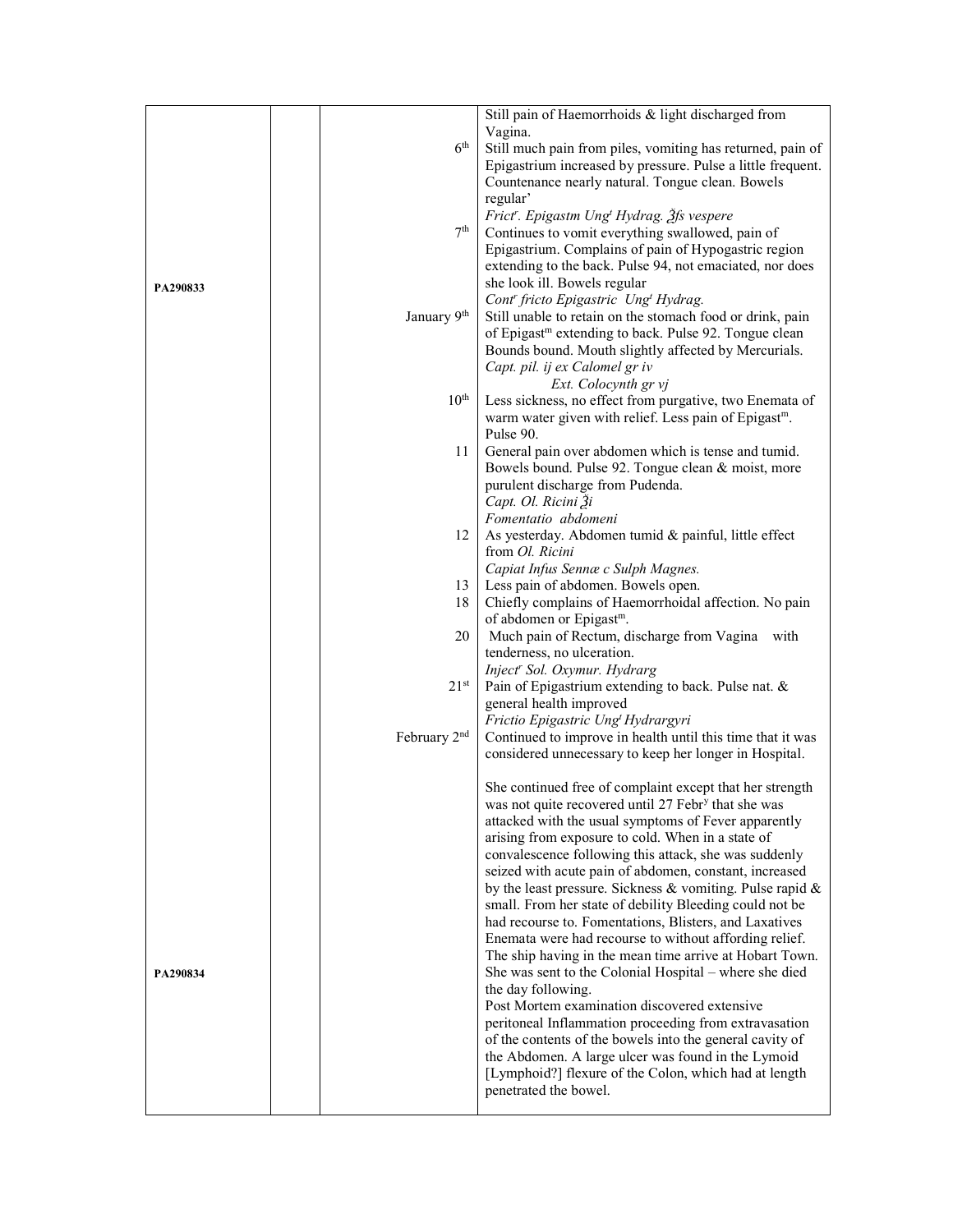| Fever<br>PA290835 | 12 | Caroline Watson<br>Ætatis 16<br>8 January<br>At Sea in the<br>Atlantic Ocean<br>9<br>10<br>January 11 <sup>th</sup><br>12 <sup>th</sup><br>13 <sup>th</sup><br>14 <sup>th</sup><br>15 <sup>th</sup><br>16 <sup>th</sup><br>17 <sup>th</sup> | Complains of severe headach, feeling of sickness and<br>inclination to vomit; sense of debility and general<br>uneasiness with alternations of heat and cold, no appetite.<br>Pulse 112, skin warm and dry Tongue foul, Bowels regr.<br>Ascribes complaint to cold states that she has not been<br>well for several days.<br>Capt. Tinct. Antim. gr i<br>Mane Capiat Infus: Sennæ cum Sulph Magnesgr i<br>Pulv. Ipec. gr viij pro Emetic<br>Deluenta [Opia?] ad libitum<br>Headach continues with general pain especially of<br>extremities. Emetic operated. Tongue clean. Pulse 110<br>skin warm and dry, bowels open.<br>Capt. Pulv. Antim. gr ij<br>Confect Aromat; gr iv 3 <sup>is</sup> in die<br>Still complains of headach with febrile heat and<br>uneasiness, pain of back and extremities. Pulse 96<br>bowels bound no appetite.<br>Capt. Pulv. Jalapa $\partial i$<br>Super. Tart. Potass. $2fs -$<br>Frost water for drink. Sago for food<br>Febrile symptoms continue. Pulse 96. Tongue a little<br>furred. Bowels open, thirst moderate.<br>Cap <sup>t</sup> . Mist Antimonial diaphoretic 2fs 3 <sup>tis</sup> horis et potem<br>delurentem<br>Much as before headach, pain of back and extremities.<br>Pulse 96. Med <sup>a</sup> ut antea<br>Venesectio ad $\frac{3}{2}x$<br>Febrile symptoms increased Pulse 126, headach - much<br>febrile anxiety and general uneasiness. Thirst. No<br>appetite. Tongue slightly furred, skin hot & dry. Bowels<br>rather bound.<br>Capt. Statim Infus. Sennæ cum Sulph Magnes<br>Tn <sup>t</sup> Antimon ut antea, potus Acidulatus<br>Face and upper parts of the body to be sprayed with cold<br>water when preternaturally warm<br>Very restless and moaned during the night, headach<br>severe Pulse 110 skin rather cooler, vomited this<br>morning.<br>Cap <sup>t</sup> . Haust. Effervescentum<br>Cont' Med. et Ablutio frigida si opus sit.<br>Febrile symptoms continue but all rather less urgent.<br>Pulse 100. Tongue cleaner, less dry., bowels open.<br>Med $u.a$ .<br>Fever abated less headach & pulse 90. Tongue cleaner.<br>Cont <sup>r</sup> Medicamenta<br>Nearly convalescent, appetite better<br>Omitt <sup>r</sup> Tn <sup>t</sup> Antimonial |
|-------------------|----|---------------------------------------------------------------------------------------------------------------------------------------------------------------------------------------------------------------------------------------------|-----------------------------------------------------------------------------------------------------------------------------------------------------------------------------------------------------------------------------------------------------------------------------------------------------------------------------------------------------------------------------------------------------------------------------------------------------------------------------------------------------------------------------------------------------------------------------------------------------------------------------------------------------------------------------------------------------------------------------------------------------------------------------------------------------------------------------------------------------------------------------------------------------------------------------------------------------------------------------------------------------------------------------------------------------------------------------------------------------------------------------------------------------------------------------------------------------------------------------------------------------------------------------------------------------------------------------------------------------------------------------------------------------------------------------------------------------------------------------------------------------------------------------------------------------------------------------------------------------------------------------------------------------------------------------------------------------------------------------------------------------------------------------------------------------------------------------------------------------------------------------------------------------------------------------------------------------------------------------------------------------------------------------------------------------------------------------------------------------------------------------------------------------------------------------------------------------------------------------|
|                   |    | 18 <sup>th</sup>                                                                                                                                                                                                                            | Convalescent. No complaint but debility. To have a little<br>wine & nourishing diet.<br>In about a week she was quite recovered and left the<br>Hospital.                                                                                                                                                                                                                                                                                                                                                                                                                                                                                                                                                                                                                                                                                                                                                                                                                                                                                                                                                                                                                                                                                                                                                                                                                                                                                                                                                                                                                                                                                                                                                                                                                                                                                                                                                                                                                                                                                                                                                                                                                                                                   |
| Fever             | 13 | Mary Collett<br>Ætatis 22<br>24 November<br>at Scilly<br>6 <sup>th</sup> December                                                                                                                                                           | At the time I joined the ship, found her affected with the<br>usual symptoms of mild Inflammatory Fever. Bleeding<br>was twice had recourse to with Laxatives and Antimonial<br>Diaphoretics.<br>Left the Hospital cured.                                                                                                                                                                                                                                                                                                                                                                                                                                                                                                                                                                                                                                                                                                                                                                                                                                                                                                                                                                                                                                                                                                                                                                                                                                                                                                                                                                                                                                                                                                                                                                                                                                                                                                                                                                                                                                                                                                                                                                                                   |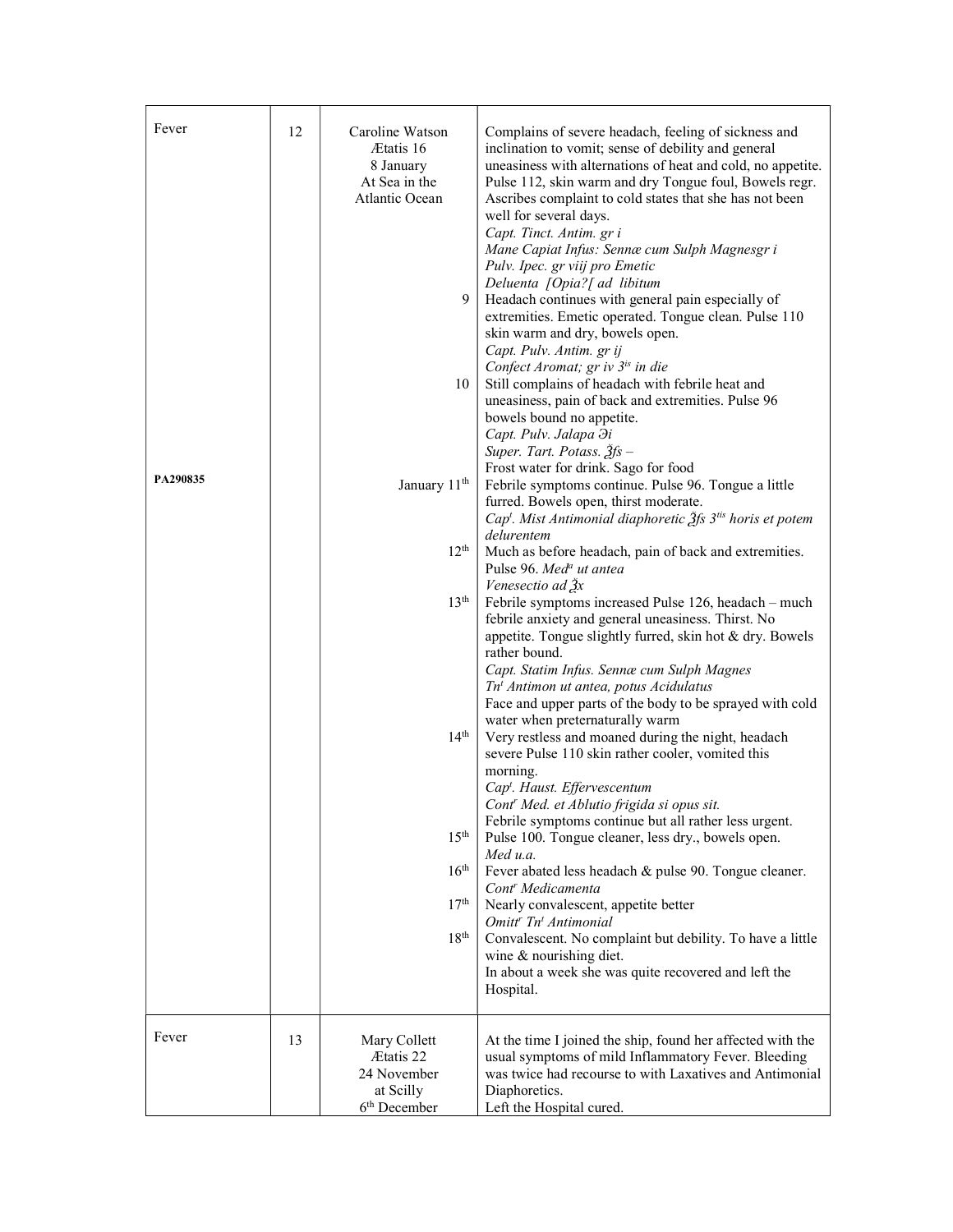| Fever                  | 14 | Mary Pierce<br><b>Ætatis</b> 28<br>$15th$ December<br>12 January                                                | Affected with Fever – Convalescent long, took Sulph<br>Quinine with Wine and diet – attacked with symptoms of<br>Dysentery<br>Left Hospital cured                                                                                                                                                                                                                                                                                                                                                                             |  |  |  |
|------------------------|----|-----------------------------------------------------------------------------------------------------------------|-------------------------------------------------------------------------------------------------------------------------------------------------------------------------------------------------------------------------------------------------------------------------------------------------------------------------------------------------------------------------------------------------------------------------------------------------------------------------------------------------------------------------------|--|--|--|
| PA290836               |    |                                                                                                                 |                                                                                                                                                                                                                                                                                                                                                                                                                                                                                                                               |  |  |  |
| Fever                  | 15 | John Miller<br>Ætatis 10<br>14 <sup>th</sup> January at Sea<br>son of a free woman<br>10 <sup>th</sup> February | Had suffered long and much from Sea Sickness. Was<br>attacked with Fever of a mild Type with much debility,<br>was treated as in the first cases. -<br>In stage of convalescent which continued long. Sulph<br>Quinine in Infus Gentiane administered with wine and<br>fresh Diet<br>Left the Hospital cured.                                                                                                                                                                                                                 |  |  |  |
| Fever                  | 16 | Maria Turner<br><b>Ætatis</b><br>15 <sup>th</sup> February<br>at Sea<br>27 <sup>th</sup> February               | Was affected with the several symptoms of Continual<br>Fever: succeeded by symptoms of Chronic Hepatitis, for<br>the latter complaint small doses of mercurial were<br>successfully administered.                                                                                                                                                                                                                                                                                                                             |  |  |  |
|                        |    |                                                                                                                 | Left Hospital cured.                                                                                                                                                                                                                                                                                                                                                                                                                                                                                                          |  |  |  |
| [Fever]                | 17 | Margaret Brown<br>Ætatis 22<br>11 <sup>th</sup> March<br>$23rd$ march                                           | Fever as in the above patients. Bleeding an Antimonials<br>with Laxative medicine and cool Regimen.<br>Left Hospital cured                                                                                                                                                                                                                                                                                                                                                                                                    |  |  |  |
| Parturitio             | 18 | Margaret Hebbron<br>Ætatis 22<br>3 <sup>rd</sup> Decembber<br>At Sea                                            | In the 8 <sup>th</sup> month of pregnancy was seized with Labour<br>pains this morning. After several hours of not severe<br>suffering was delivered of a Male Infant, Stillborn, which<br>appeared from discolouration and other marks, to have<br>been dead for several days.<br>Being of a very robust habit of body Milk Fever was<br>rather severe & breasts troublesome. Several doses of<br>Laxatives were given, she was kept quiet, and on low<br>diet. In a short time she perfectly recovered her usual<br>health. |  |  |  |
| Parturitio             | 19 | Sarah Stevens<br><b>Ætatis</b><br>23rd December<br>At Sea                                                       | Taken with labour pains yesterday afternoon, about<br>9P.M. was delivered of a Male Infant, strong & full<br>grown. Afterpains rather severe. Anodyne Draught<br>given. Locheal discharge as usualLow diet & rest<br>She recovered in the [ usual?] time and without any<br>unusual occurrences.<br>Infant did well.                                                                                                                                                                                                          |  |  |  |
| PA290837<br>Parturitio | 20 | Ann Robson<br><b>Etatis</b> 22<br>28 December<br>At Sea                                                         | Taken with labour pains last night, The afternoon was<br>delivered of a female Infant, after an easy Labour.<br>She recovered in the usual time, but being of a delicate<br>habit of body, required more than common case of<br>attention.<br>Wine & nourishing diet etc allowed<br>Infant did very well.                                                                                                                                                                                                                     |  |  |  |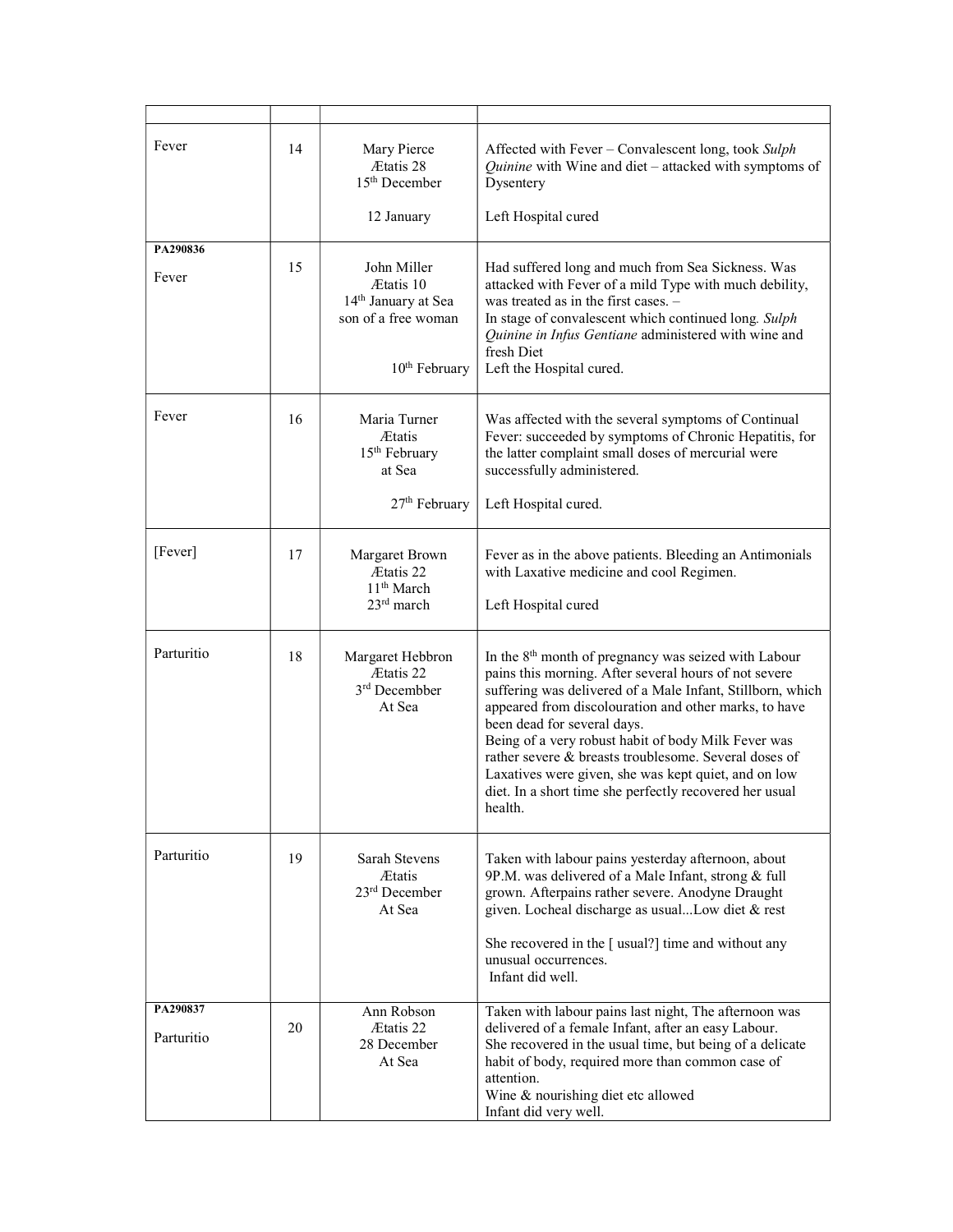| [Parturitio]           | 21 | Mary Morgan<br>Ætatis 36<br>4 january<br>At Sea                                                                                              | At the full period of Pregnancy, is mother of 8 children,<br>all of them on board the Ship. Last night taken in Labour<br>& at midnight was delivered of a female Infant of the full<br>size and strong & robust. She recovered without any<br>unusual occurrences and her Infant did well.                                                                                                                                                                                                                                                                                                                                                                                                                                                                                                                                                                                                                                                                                                                                                                                                                                                                                                                                                                                                                                                                                                                                                                                                                                                                                                                                                                                                                                                                                                                                                                    |
|------------------------|----|----------------------------------------------------------------------------------------------------------------------------------------------|----------------------------------------------------------------------------------------------------------------------------------------------------------------------------------------------------------------------------------------------------------------------------------------------------------------------------------------------------------------------------------------------------------------------------------------------------------------------------------------------------------------------------------------------------------------------------------------------------------------------------------------------------------------------------------------------------------------------------------------------------------------------------------------------------------------------------------------------------------------------------------------------------------------------------------------------------------------------------------------------------------------------------------------------------------------------------------------------------------------------------------------------------------------------------------------------------------------------------------------------------------------------------------------------------------------------------------------------------------------------------------------------------------------------------------------------------------------------------------------------------------------------------------------------------------------------------------------------------------------------------------------------------------------------------------------------------------------------------------------------------------------------------------------------------------------------------------------------------------------|
| [Parturitio]           | 22 | Mary A. Gates<br>Ætatis 24<br>19 March<br>At Sea                                                                                             | Between the $7 & 8$ month of Pregnancy. Last night after<br>an easy Labour was delivered of a Dead Infant, which<br>from discolouration appeared to have been dead for<br>several days.<br>She recovered very well in the usual time.                                                                                                                                                                                                                                                                                                                                                                                                                                                                                                                                                                                                                                                                                                                                                                                                                                                                                                                                                                                                                                                                                                                                                                                                                                                                                                                                                                                                                                                                                                                                                                                                                          |
| Dysenteria<br>PA290838 | 23 | M. White<br>Ætatis 40<br>free woman<br>December 7 <sup>th</sup><br>at Sea<br>$8^{\rm th}$<br><b>Qth</b><br>$10^{\rm th}$<br>11 <sup>th</sup> | Has suffered much from almost constant Sea Sickness<br>which has induced considerable debility.<br>Complains of very frequent purging with much pain of<br>Abdomen, which returns at intervals, with nausea want<br>of appetite and severe of debility and faintness. Pulse<br>quick, skin warm & moist, thirst. Complaints have<br>continued for several days. Ascribes them to having<br>taken cold. Tongue slightly whitish & clammy<br>Capt. Ol: Ricini Ži<br>Habeat Decoct: Hordei pro potu<br>Removed her into the Hospital & placed her in a cot.<br>Fomentation Calida Abdomeni<br>Purging has been less frequent and pain of Abdomen less<br>severe. Pulse 96, skin warm and dry, has been sick, &<br>vomited.<br>Habt. Haust. Effervescent cum Tinct: Opii gutte viij<br>Capiat. Pulv. Ipec: Compo gr vj 2tis in die<br>"Evening" states that she has retched severely and<br>vomited several times, and complains of very severe pain<br>of the Hypogastrium. Bowels continue loose.<br>Capiat Ol: Ricini 3fs<br>Appl' foment. Abdomini. Decoct. Hord. pro potu<br>A little Burnt Brandy to be given by Tea spoonfuls when<br>sickness returns. Omitt' P. Ipec. Comp:<br>Frequently purged during the night and pain of abdomen<br>severe. Pulse 96, skin less warm and a little moist.<br>Vomited during the night, apparently from the motion of<br>the ship which has always affected her much.<br>Fomentatio ut antea<br>Capt. Pulv. Antim gr ij<br>Tinct: Op[ii gutt $v$ 3 <sup>tis</sup> in die<br>Aqua Hordie ad libitum<br>Purged several times during the night and vomited this<br>morning. She complains of griping pain of abdomen.<br>Pulse 96<br>Capt. Ipec. Comp. gr v 3tis in die<br>Purging much less frequent and pain nearly removed.<br>Pulse nearly natural.<br>Cont'. Pulv. Ipec. Comp.<br>Light food and diluents as before. |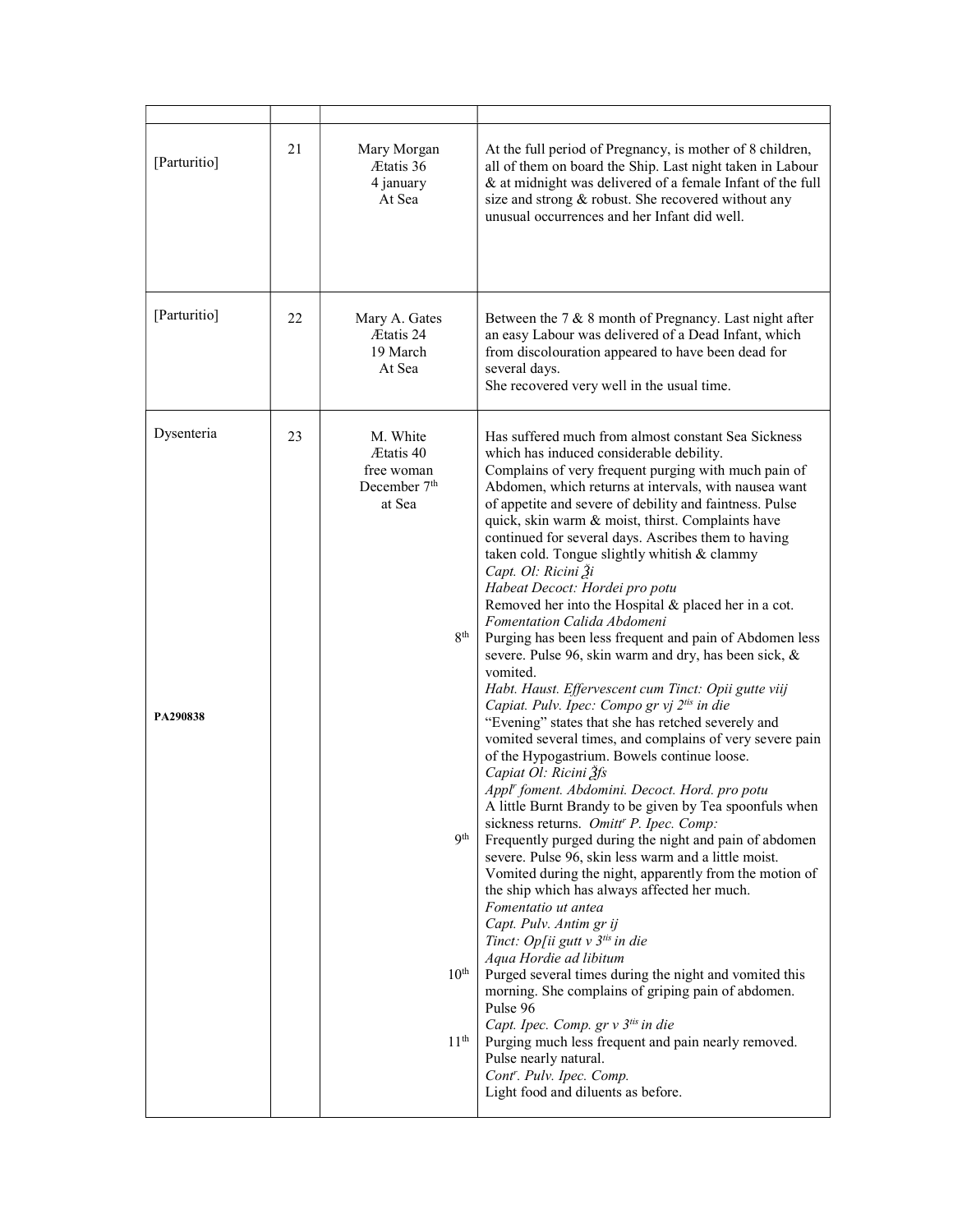|             |    | 12 <sup>th</sup>                                                              | Bowels only a little loose, no other little complaint but<br>debility.<br>Capt. h.s. Pulv. Ipec. Compo.gr vj                                                                                                                                                                                                                                                                                                                                                                                                                                                |
|-------------|----|-------------------------------------------------------------------------------|-------------------------------------------------------------------------------------------------------------------------------------------------------------------------------------------------------------------------------------------------------------------------------------------------------------------------------------------------------------------------------------------------------------------------------------------------------------------------------------------------------------------------------------------------------------|
|             |    | 13 <sup>th</sup>                                                              | Tinct. Opii gutt xij<br>Little complaint but debility<br>Capt. Sulph. Quininæ gr v<br>Infus. Gentian. Žviij 2 <sup>tis</sup> in die<br>Habt. Vini Rubri Žviij in die                                                                                                                                                                                                                                                                                                                                                                                        |
|             |    | 19 <sup>th</sup>                                                              | From this time she gradually, but slowly recovered her<br>usual strength and health<br>Left the Hospital cured                                                                                                                                                                                                                                                                                                                                                                                                                                              |
| PA290839    | 24 | <b>Elizabeth Roberts</b>                                                      | Was seized during the night with the usual symptoms of                                                                                                                                                                                                                                                                                                                                                                                                                                                                                                      |
| Dyenteria   |    | Ætatis 28<br>December 13<br>21 <sup>st</sup>                                  | Dysentery. Griping pain of Abdomen, frequent stools.<br>Pulse quick. Tongue foul. Much febrile heat.<br>An Emetic was administered, afterwards purgatives of<br>Pulv. Jalapa cum Sol. Murc. Hydrargyri followed by<br>doses of P. Ipec Compo. Diluents & light food.<br>The patient strictly confined to bed & sufficiently<br>covered with blankets with a view to excite and keep up<br>the process of sweating.<br>Symptoms were soon alleviated, and the strength<br>restored, by the allowance of a little wine and suitable<br>food.<br>Left Hospital |
| Dyenteria   | 25 | Mary Pierce<br>Ætatis 28<br>December 15<br>at Sea<br>January 15               | After an attack of mild Fever as seized with Symptoms<br>of Dysentery and was treated with purgatives and<br>Diaphoretics. Convalescence was of long duration but<br>she ultimately recovered with the aid of wine and fresh<br>food etc<br>Cured.                                                                                                                                                                                                                                                                                                          |
| Dyenteria   | 26 | Rebecca Hiscock<br>Ætatis 30<br>January 7 <sup>th</sup> at Sea<br>12<br>16    | The usual symptoms of Dysentery treated with Emetic,<br>Purgatives, Diaphoretics, with tepid diluents.<br>Convalescent<br>No complaint – cured.                                                                                                                                                                                                                                                                                                                                                                                                             |
| Dyenteria   | 27 | S. Suffolk<br>A free woman<br>Ætatis 56<br>17 Jany at Sea<br>23 <sup>rd</sup> | Became affected with Dysentery and was treated as in<br>the above cases. Long continued Debility followed<br>requiring Wine, Tonics of S. Quininæ and nutritious<br>Diet.<br>Cured                                                                                                                                                                                                                                                                                                                                                                          |
| PA290840    | 28 | M.Tilsed                                                                      | Symptoms of Dysentery of considerable severity.                                                                                                                                                                                                                                                                                                                                                                                                                                                                                                             |
| Dyenteria   |    | Ætatis 40<br>March 23rd at Sea<br>28 <sup>th</sup>                            | Was treated as in the foregoing cases<br>Left Hospital cured                                                                                                                                                                                                                                                                                                                                                                                                                                                                                                |
| [Dyenteria] | 29 | M. Donald<br>Ætatis 28                                                        | Dysentery treated as above                                                                                                                                                                                                                                                                                                                                                                                                                                                                                                                                  |
|             |    | March 23rd At Sea                                                             | Sent out of Hospital - 28                                                                                                                                                                                                                                                                                                                                                                                                                                                                                                                                   |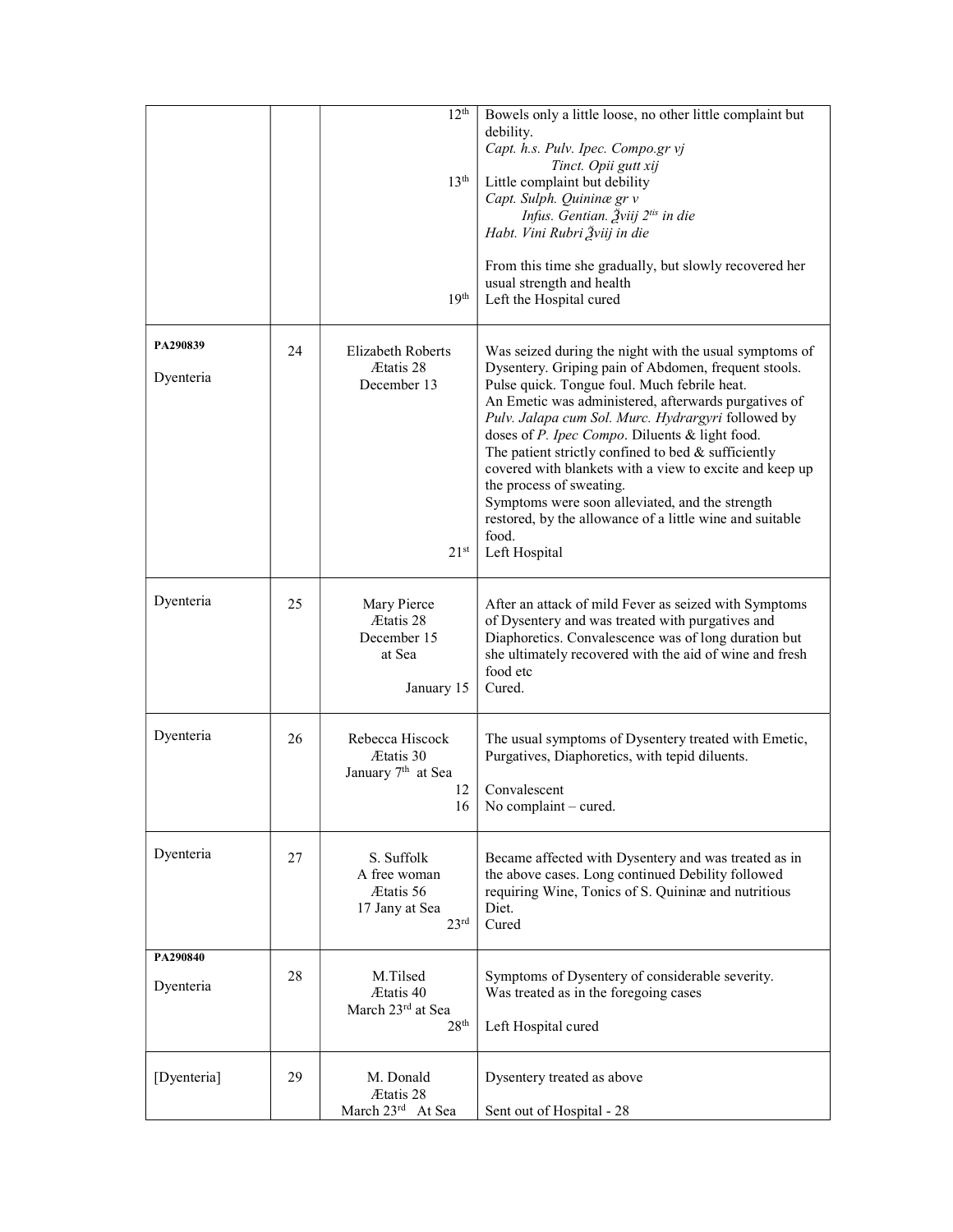| [Dyenteria]        | 30 | Hester Hiscock<br>Ætatis 30<br>March 23rd At Sea<br>April 1st                                                                                         | Dysentery and treated as above.<br>Cured                                                                                                                                                                                                                                                                                                                                                                                                                                                                                                                                                                                                                                                                                                                                                                                                                                                                                                                                                                                                                                                                                                                                                                                                                                                                                                                                                                                                                                                                                                                                                                                             |  |  |  |
|--------------------|----|-------------------------------------------------------------------------------------------------------------------------------------------------------|--------------------------------------------------------------------------------------------------------------------------------------------------------------------------------------------------------------------------------------------------------------------------------------------------------------------------------------------------------------------------------------------------------------------------------------------------------------------------------------------------------------------------------------------------------------------------------------------------------------------------------------------------------------------------------------------------------------------------------------------------------------------------------------------------------------------------------------------------------------------------------------------------------------------------------------------------------------------------------------------------------------------------------------------------------------------------------------------------------------------------------------------------------------------------------------------------------------------------------------------------------------------------------------------------------------------------------------------------------------------------------------------------------------------------------------------------------------------------------------------------------------------------------------------------------------------------------------------------------------------------------------|--|--|--|
| [Dyenteria]        | 31 | M. Pierce<br>At 26<br>March 27<br>April 1                                                                                                             | Dysentery treated (as in) the other cases<br>Cured                                                                                                                                                                                                                                                                                                                                                                                                                                                                                                                                                                                                                                                                                                                                                                                                                                                                                                                                                                                                                                                                                                                                                                                                                                                                                                                                                                                                                                                                                                                                                                                   |  |  |  |
| Asthma<br>PA290841 | 32 | S. Suffolk<br>Æt. 56<br>29 January<br>At Sea<br>30 <sup>th</sup><br>31 <sup>st</sup><br>February 1st<br>2 <sup>nd</sup><br>3 <sup>rd</sup><br>4<br>8. | This morning complained of cough and constriction<br>about the middle of the sternum, but no fixed pain. This<br>afternoon as seized with Dyspnoea wheezing respiration<br>and a sense of suffocation and inability to lie in the<br>horizontal position. Pulse 6 and small, countenance<br>anxious and pale.<br>Habt. Haust. ex Sp°. Æther Sulphuric Ži<br>Vini Antim gutt xxx Tinct: opii gutt x<br>Applicatur frictori Emplastr Vesicat: & Inhalot vapore -<br>Aquæ [Buleunt?] cum æthere.<br>Respirations continue short and difficult with much<br>wheezing, Pulse 112. Skin moderately warm. Bowels<br>Rg <sup>r</sup> , No pain of chest but sense of constriction<br>Capt. Mixt: Antimonial Ži 5 <sup>tis</sup> horis Diluent drink & light<br>food.<br>Less dyspnoea and wheezing, more cough and<br>expectorates tough mucus in small quantity, complains of<br>soreness of chest from straining to cough.<br>Pulse 110. Skin cooler but dry, moderate expectoration.<br>Bowels regular.<br>Capt. Mixt. Gum. Ammoniaci Ži 2tis in die et hors omni<br>Haust. Cum Vini Antimonial gutt xxx<br>Diluent drink and light food.<br>Less dyspnoea and cough Pulse 90 skin cooler feels<br>better <i>Med. u</i> heri<br>Still less Dyspnoea and cough Pulse 90. Expectoration<br>more free<br>Cont'. Mixt. Ammoniaci & Haust ex Vini Antimonials<br>She improves. Cont' med. u.a.<br>Dyspnoea and cough diminished Pulse nearly natural<br>Med. $u.a$ .<br>No complaint but debility<br>This woman required Wine with diet of preserved meats<br>& other Medical comforts etc and at the period of arrival<br>was in good health. |  |  |  |
| Diarrhoea          | 33 | J. Pattison (child)<br>Æt. 18 months<br>December 15<br>at Sea                                                                                         | A puny emaciated child; the mother states that he has<br>gradually been fading off in point of health and strength<br>since coming on board the ship, for the last few days<br>Bowels have been very loose & he has great thirst &<br>today is rather worse than before. Pulse rapid<br>countenance pale, skin hot, appetite for food diminished<br>fretful and crys much. The mother is stated by the other                                                                                                                                                                                                                                                                                                                                                                                                                                                                                                                                                                                                                                                                                                                                                                                                                                                                                                                                                                                                                                                                                                                                                                                                                         |  |  |  |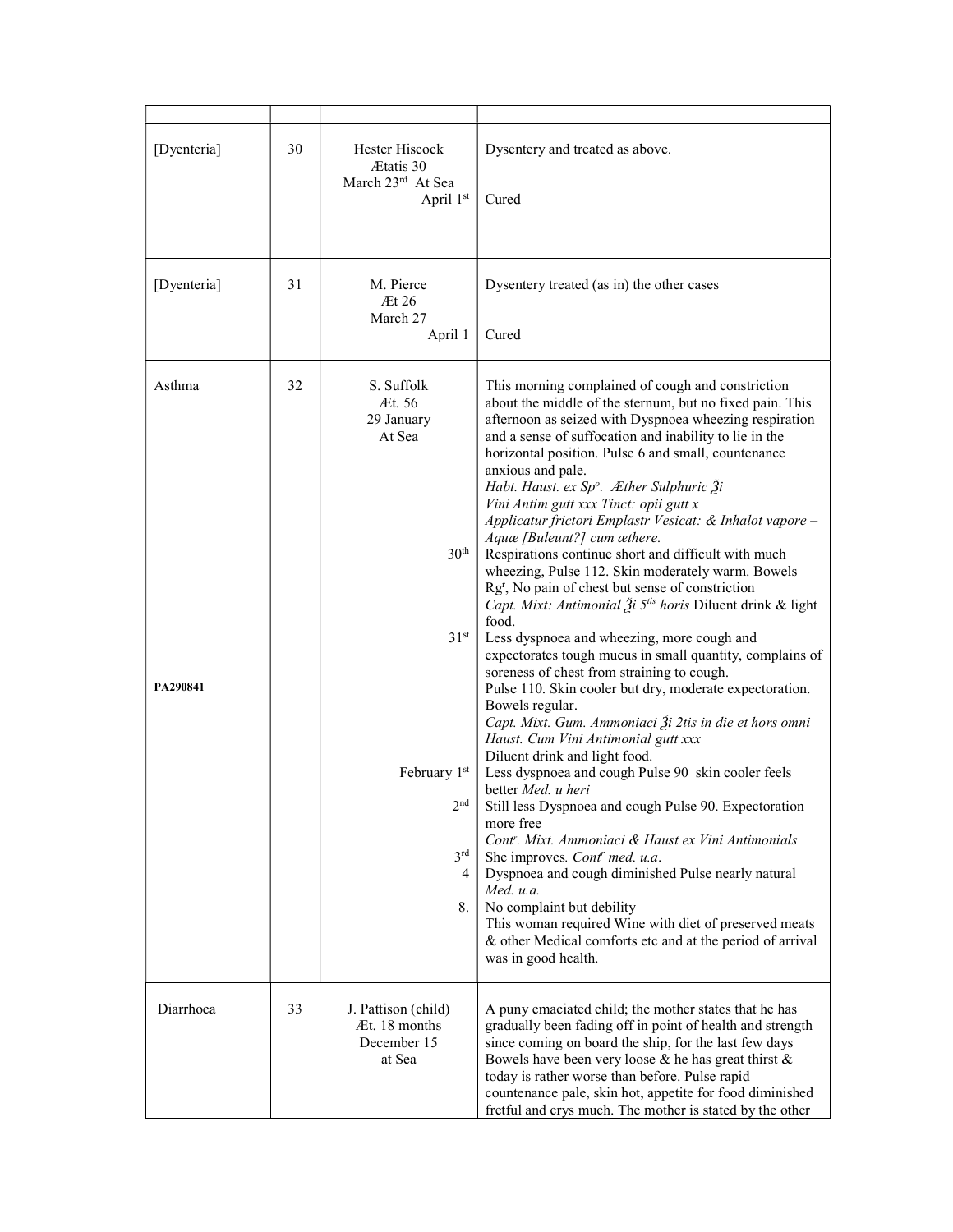|          |                         | women to be a very inattentive to his diet - $\&$ in every           |  |  |  |
|----------|-------------------------|----------------------------------------------------------------------|--|--|--|
|          |                         | respect careless of him. Capt. Pulv. Rhei gr iv                      |  |  |  |
|          |                         | Carb. Magnes gr iij M                                                |  |  |  |
|          |                         | To have Rice water for drink, with a portion of Soup of              |  |  |  |
|          |                         | preserved Meats. Sago etc for diet.                                  |  |  |  |
|          | 16 <sup>th</sup>        | Is stated to be worse than yesterday, vomits almost                  |  |  |  |
|          |                         | everything taken great thirst & bowels still loose.                  |  |  |  |
|          |                         | Emaciated pale & weak.                                               |  |  |  |
|          |                         | Warm bath to be administered, friction & flannel Roller              |  |  |  |
|          |                         | to abdomen. Sago & Rice water for drink.                             |  |  |  |
|          |                         | Capt. bis in die Calomel gr i                                        |  |  |  |
|          |                         | Tinct. Opii gutt. ij                                                 |  |  |  |
|          |                         | Passed a better night, has vomited only once takes food              |  |  |  |
| PA290842 | December 17             | and drink with avidity, less purged, abdomen tumid                   |  |  |  |
|          |                         | Capt. h.s. Calomel gr fs                                             |  |  |  |
|          |                         | Mixt. Opii gutt. iij                                                 |  |  |  |
|          |                         | & frict" Abdomen. Tinct <sup>a</sup> Saponis et Opii.                |  |  |  |
|          |                         | Rather better during the night & today less purged,                  |  |  |  |
|          | 18                      | vomited only one and takes sufficient food, but still weak           |  |  |  |
|          |                         | and emaciated, less febrile heat and fretfulness.                    |  |  |  |
|          |                         | Capt. Calomel gr fs                                                  |  |  |  |
|          |                         | Tinct: Opii gutt fs 2tis in die                                      |  |  |  |
|          |                         | Cont <sup>r</sup> fricto Abdomenis Linimenta opiate                  |  |  |  |
|          |                         | Vomited once today but taken food in sufficient quantity.            |  |  |  |
|          | 19                      | Bowels nearly natural, seems more lively.                            |  |  |  |
|          |                         | Med. ut antea                                                        |  |  |  |
|          |                         | Last night very fretful & vomited once today, only one               |  |  |  |
|          | 20 <sup>th</sup>        | stool, foetid & less fluid. Belly oft & he takes food                |  |  |  |
|          |                         | readily and drinks much.                                             |  |  |  |
|          |                         | Cont <sup>r</sup> . Med. u.a. diet as before.                        |  |  |  |
|          |                         | Fretful and restless during the night but seems better and           |  |  |  |
|          | $21^{\rm st}$           | stronger, one foetid stool – vomited once this morning,              |  |  |  |
|          |                         | takes food freely and much drink, skin cool pulse nearly             |  |  |  |
|          |                         | natural.                                                             |  |  |  |
|          |                         | Capt. Hor. Som. Calomel gr ifs                                       |  |  |  |
|          |                         | Improves, little purging, does not vomit and takes food.             |  |  |  |
|          | 22                      | Diet & a little wine.                                                |  |  |  |
|          |                         | Has become more fretful, & seems more emaciated,                     |  |  |  |
|          | 25                      | bowels rather loose, stools very foetid & dark coloured,             |  |  |  |
|          |                         | takes a little food & does not vomit.                                |  |  |  |
|          |                         | Capt. Calomel gr ij                                                  |  |  |  |
|          |                         | Carb. Magnes gr ij M                                                 |  |  |  |
|          |                         | frictr. Abdomen Spt. Camphore, opiate                                |  |  |  |
|          |                         | Much as yesterday Cont' u.a.                                         |  |  |  |
|          | 26                      | Nearly as before, bowels bound for two days, takes food              |  |  |  |
|          | 28                      | readily, fretful & crys.                                             |  |  |  |
|          |                         | Capt. Infus. Sennæ 2fs c Sulph. Magnes                               |  |  |  |
|          |                         | Diet as before.                                                      |  |  |  |
|          |                         | No effect from purgative, Laxative Enema exhibited                   |  |  |  |
|          | 29                      | followed by several foetid dark coloured stools - seem to            |  |  |  |
| PA290843 |                         | become more emaciated; takes food & drink                            |  |  |  |
|          |                         | Diet as before & a little wine                                       |  |  |  |
|          |                         | Capt. h.s. Calomel gr fs                                             |  |  |  |
|          |                         | Cont' frictio Abdomini Sp <sup>t</sup> Camphor <sup>a</sup>          |  |  |  |
|          |                         | The same as yesterday; The mother of the child persists              |  |  |  |
|          | 30 <sup>th</sup>        | in giving Salted Meat & other improper food in spite of              |  |  |  |
|          |                         | all that can be said to her.                                         |  |  |  |
|          |                         | Medicine & diet as before                                            |  |  |  |
|          |                         | More weak & emaciated, stools not freq <sup>t</sup> but loose, takes |  |  |  |
|          | January 2 <sup>nd</sup> | food, no vomiting.                                                   |  |  |  |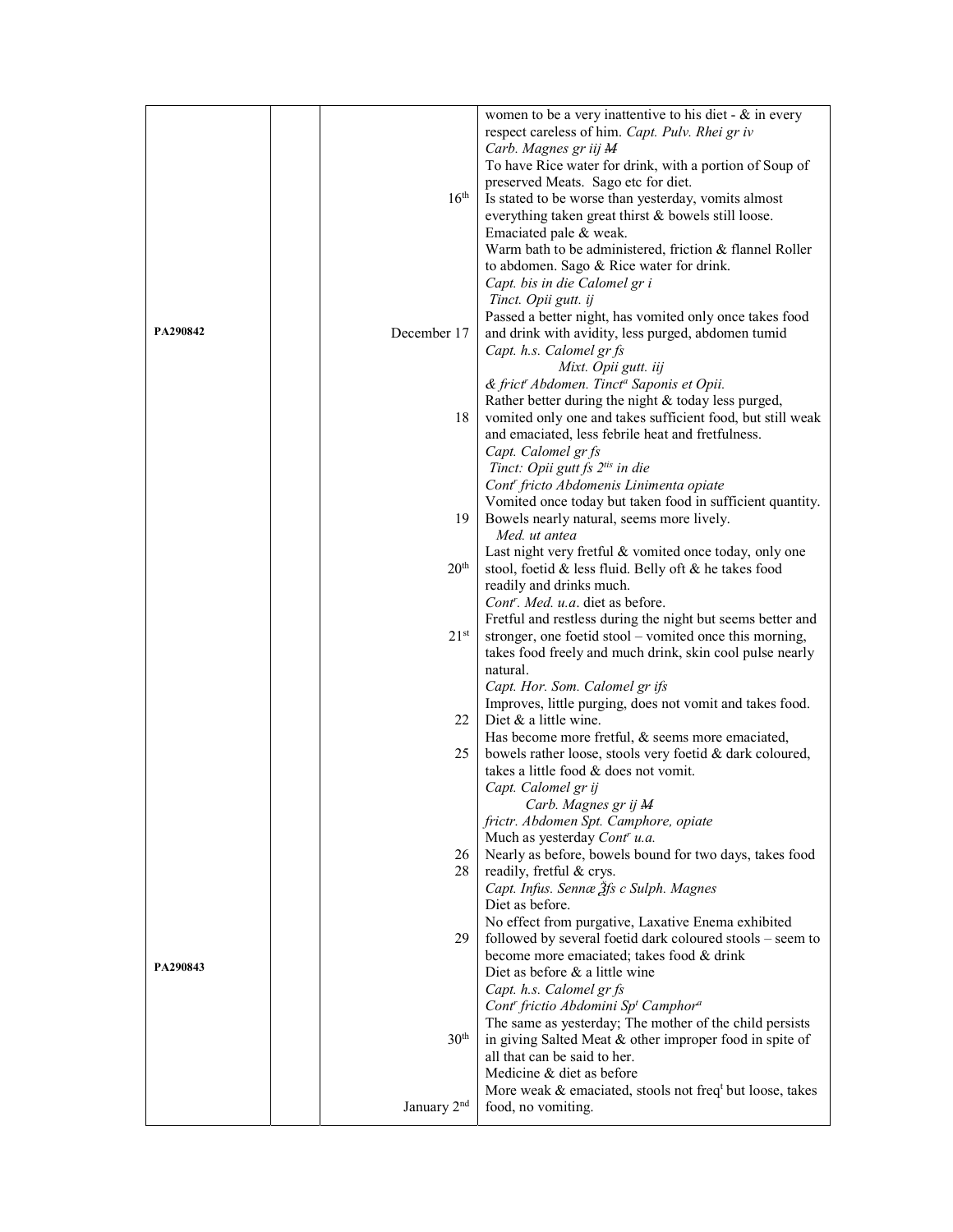|          |                          | Cont <sup>r</sup> Calomel gr fs                             |
|----------|--------------------------|-------------------------------------------------------------|
|          |                          |                                                             |
|          |                          | Tinct: Opii gutt. ij h.s.                                   |
|          |                          | Bowels have been very loose all night and this morning.     |
|          | 6 <sup>th</sup>          | Fretful and emaciated, belly hard $&$ tumid – great thirst. |
|          |                          | Enema Anodyne cum Tinct. Opii gr iv                         |
|          |                          | Cont''. Frictio Abdomini – Diet as before                   |
|          |                          | Much the same. Bowels a little loose and stools dark        |
|          |                          | coloured & very foetid. Legs and feet have become           |
|          |                          | slightly oedematous.                                        |
|          | 11 <sup>th</sup>         | Cont <sup>r</sup> . Calomel gr fs Tinct: Opii gutt. i h.s.  |
|          |                          | Much debility and emaciation, and oedema of inferior        |
|          |                          | extremities. Afternoon frequent purging – great thirst.     |
|          |                          | Habt. Enema ex Tinct: Opii gutt iv                          |
|          | January 12 <sup>th</sup> | Decoct. Amyli Žij                                           |
|          |                          | Diet etc as before                                          |
|          |                          | Bowels less loose otherwise as before                       |
|          |                          |                                                             |
|          |                          | Has continued much the same since last report except        |
|          |                          | that debility and dropsical symptoms have rather            |
|          | 14                       | increased. Takes food in small quantity and drinks much.    |
|          | February 6 <sup>th</sup> | Bowels irregular, generally loose and stools foetid and     |
|          |                          | dark. Abdomen tumid& hard.                                  |
|          |                          | Capt. [] 2 pil Hyd'. gr i omni nocte                        |
|          |                          | Diet of Sago, fresh Soup - & a little wine given            |
|          |                          | Capt. Spt. Æthris Nitros viij 2tis in die                   |
|          |                          | Takes more food, oedema of extremities rather less.         |
|          |                          | Cont <sup>r</sup> . Diet.                                   |
|          |                          | Seems rather to improve, less oedema, & bowels less         |
|          | Qth                      | loose.                                                      |
|          |                          | Capt. Tinct: Mur. ferri gutt. iij 2tis in die               |
| PA290844 | 15 <sup>th</sup>         | Much the same, extremely emaciated takes rather less        |
|          |                          | food, less oedema                                           |
|          |                          | Cont <sup>r</sup> Tinct: Mur. ferri                         |
|          | February 22nd            | Diet & Wine as before                                       |
|          |                          | Seemed to be improving in health, taking food readily       |
|          |                          | and bowels more regular, oedema of extremities              |
|          |                          | removed, abdomen less timid & more natural -                |
|          |                          | This evening about 8 with previous warning took a           |
|          | March 7 <sup>th</sup>    | violent convulsive fit which lasted for some time, and      |
|          |                          | left him in a comatose state. Warm bath administered,       |
|          |                          | and a little Aq: Menthe as soon as he could swallow. He     |
|          |                          | returned to his usual state of health. He is much           |
|          |                          | emaciated. Diet etc as before                               |
|          |                          | Much as usual, no return of Convulsion                      |
|          |                          | Cont <sup>r</sup> . Tinct. Mur. ferri u.a.                  |
|          |                          | Diet $\&$ a little wine as before.                          |
|          | 9 <sup>th</sup>          |                                                             |
|          |                          | Rather improves. Has had no return of fits Med. u.a.        |
|          |                          | Had several convulsive fits during the last night, today is |
|          |                          | fretful.                                                    |
|          | $16^{\text{th}}$         | Warm Bath administered with relief                          |
|          | 18                       | Rather improves in health, had a slight convulsive fit,     |
|          |                          | removed by warm Bath. Diet Wine etc as before               |
|          |                          | Much as usual till this evening, that he took a severe      |
|          | March 21st               | convulsive fit, which lasted above an hour, warm bath       |
|          |                          | administered & a little Aq. Menthe                          |
|          | 24                       | Had several Convulsive fits since last report, yesterday    |
|          |                          | evening one of great & long continued severely.             |
|          | 29                       | He was this day sent on shore to the Hospital where I       |
|          | Sent to Colonial         | was informed, he eventually quite recovered.                |
|          | Hospital                 |                                                             |
|          |                          |                                                             |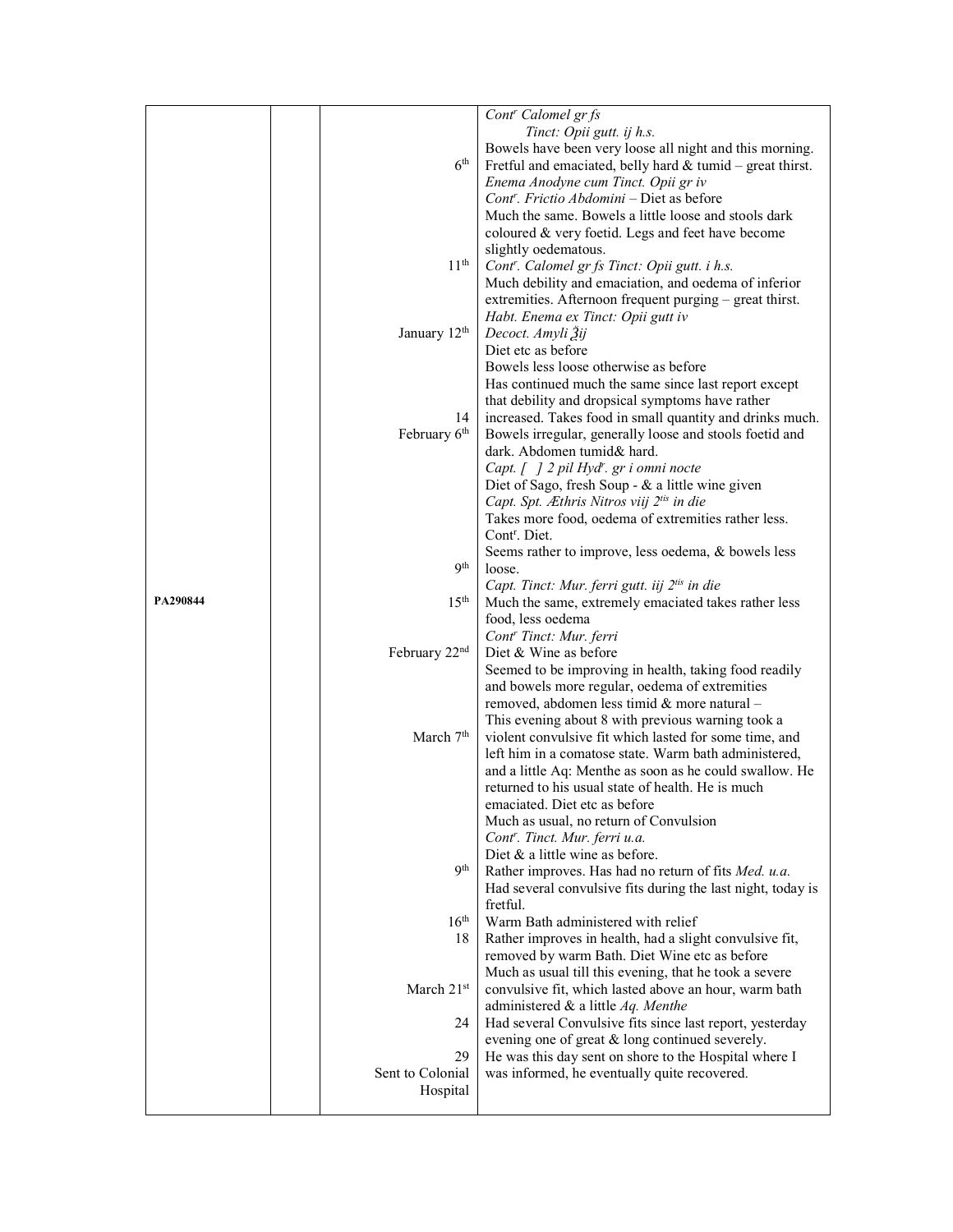| <b>When Put</b><br><b>On Sick</b> | <b>Name</b>                | Age | <b>Sent to Colonial</b><br>Hospital | <b>Disease or Hurt</b> | <b>When Put</b><br><b>Off Sick</b> | <b>Numbers</b><br>Referring |
|-----------------------------------|----------------------------|-----|-------------------------------------|------------------------|------------------------------------|-----------------------------|
| List                              |                            |     |                                     |                        | List                               | to the                      |
|                                   |                            |     |                                     |                        |                                    | Cases                       |
| 8 Jan <sup>y</sup>                | Caroline Watson            |     |                                     | Continual Fever        | 24 Jan                             | 12                          |
| $24$ Nov <sup>r</sup>             | Mary Collett               |     |                                     | Continual Fever        | 6 Dec <sup>r</sup>                 | 13                          |
| $15$ Dec <sup>r</sup>             | Mary Pierce                |     |                                     | Continual Fever        | $12$ Jan <sup>y</sup>              | 14                          |
| $14$ Jan <sup>y</sup>             | John Miller                |     |                                     | Continual Fever        | $16$ Feb $y$                       | 15                          |
| 15 Feb <sup>y</sup>               | Maria Turner               |     |                                     | Continual Fever        | 27 Feb <sup>y</sup>                | 16                          |
| 11 March                          | Margaret Benson            |     |                                     | Continual Fever        | 23 March                           | 17                          |
| $22$ Jan <sup>y</sup>             | J. Fuller                  |     |                                     | Pneumonia              | $15$ Feb $y$                       | $\overline{2}$              |
| 27 Nov <sup>r</sup>               | M <sup>t</sup> Benson      |     |                                     | Pneumonia              | $2$ Dec <sup>r</sup>               | $\overline{\mathbf{3}}$     |
| 29 Nov <sup>r</sup>               | Am <sup>a</sup> Richardson |     |                                     | Pneumonia              | 23 Dec <sup>r</sup>                | $\overline{4}$              |
| $23$ Jan <sup>y</sup>             | A. Phillips                |     |                                     | Pneumonia              | 1 Feb <sup>y</sup>                 | 5                           |
| 28 Jan <sup>y</sup>               | S. Edmonds                 |     |                                     | Pneumonia              | 4 Feb <sup>y</sup>                 | 6                           |
| $21$ Feb <sup>y</sup>             | A. Gilby                   |     |                                     | Pneumonia              | $29$ Feb $y$                       | $\overline{7}$              |
| 24 Feb <sup>y</sup>               | C. Mason                   |     |                                     | Pneumonia              | 4 March                            | $\,8\,$                     |
| 25 Feb <sup>y</sup>               | A. Williams                |     |                                     | Pneumonia              | 4 March                            | $\mathfrak{g}$              |
| 19 March                          | M. Dufton (Doveton)        |     |                                     | Pneumonia              | 23 March                           | 10                          |
| 7 Dec <sup>r</sup>                | M. White                   |     |                                     | Dysentery              | $19$ Dec <sup>r</sup>              | 23                          |
| 13 Dec <sup>r</sup>               | C. Roberts                 |     |                                     | Dysentery              | $21$ Dec <sup>r</sup>              | 24                          |
| $15$ Dec <sup>r</sup>             | M. Pierce                  |     |                                     | Dysentery              | $15$ Jan <sup>y</sup>              | 25                          |
| 7 Jan <sup>y</sup>                | R. Hiscock                 |     |                                     | Dysentery              | 16 Jan <sup>y</sup>                | 26                          |
| 17 Jan <sup>y</sup>               | S. Suffolk                 |     |                                     | Dysentery              | 25 Jan <sup>y</sup>                | 27                          |
| 23 March                          | M. Tilsed                  |     |                                     | Dysentery              | 28 March                           | 28                          |
| 23 March                          | M. Donald                  |     |                                     | Dysentery              | 28 March                           | 29                          |
| 23 March                          | H. Hiscock                 |     |                                     | Dysentery              | 1 April                            | 30                          |
| 27 March                          | M. Pierce                  |     |                                     | Dysentery              | 1 April                            | 31                          |
| 29 Jan <sup>y</sup>               | S. Suffolk                 |     |                                     | Asthma                 | 12 Feb <sup>y</sup>                | 32                          |
| 15 Dec <sup>r</sup>               | J. Patterson               |     | 29 March                            | Diarrhoea              | 29 March                           | 33                          |
| $21$ Nov <sup>r</sup>             | C. Burnett                 |     | 30 March                            | Leucorrhoea            | 29 March                           | 11                          |
| $25$ Nov <sup>r</sup>             | M. Williams                |     | 30 March                            | Abscipus               | 29 March                           | $\mathbf{1}$                |
|                                   | $Mt$ Hebbron               |     |                                     | Parturitio             |                                    | 18                          |
| 23 Dec <sup>r</sup>               | S Stephen                  |     |                                     | Parturitio             | 8 Jan <sup>y</sup>                 | 29                          |
| 28 Dec <sup>r</sup>               | Robson                     |     |                                     | Parturitio             | $12~\mathrm{Jan^{y}}$              | 20                          |
| $4$ Jan <sup>y</sup>              | M. Morgan                  |     |                                     | Parturitio             | $20$ Jan <sup>yl</sup>             | 21                          |
| 19 March                          | M.A. Gates                 |     |                                     | Parturitio             | 1 April                            | 22                          |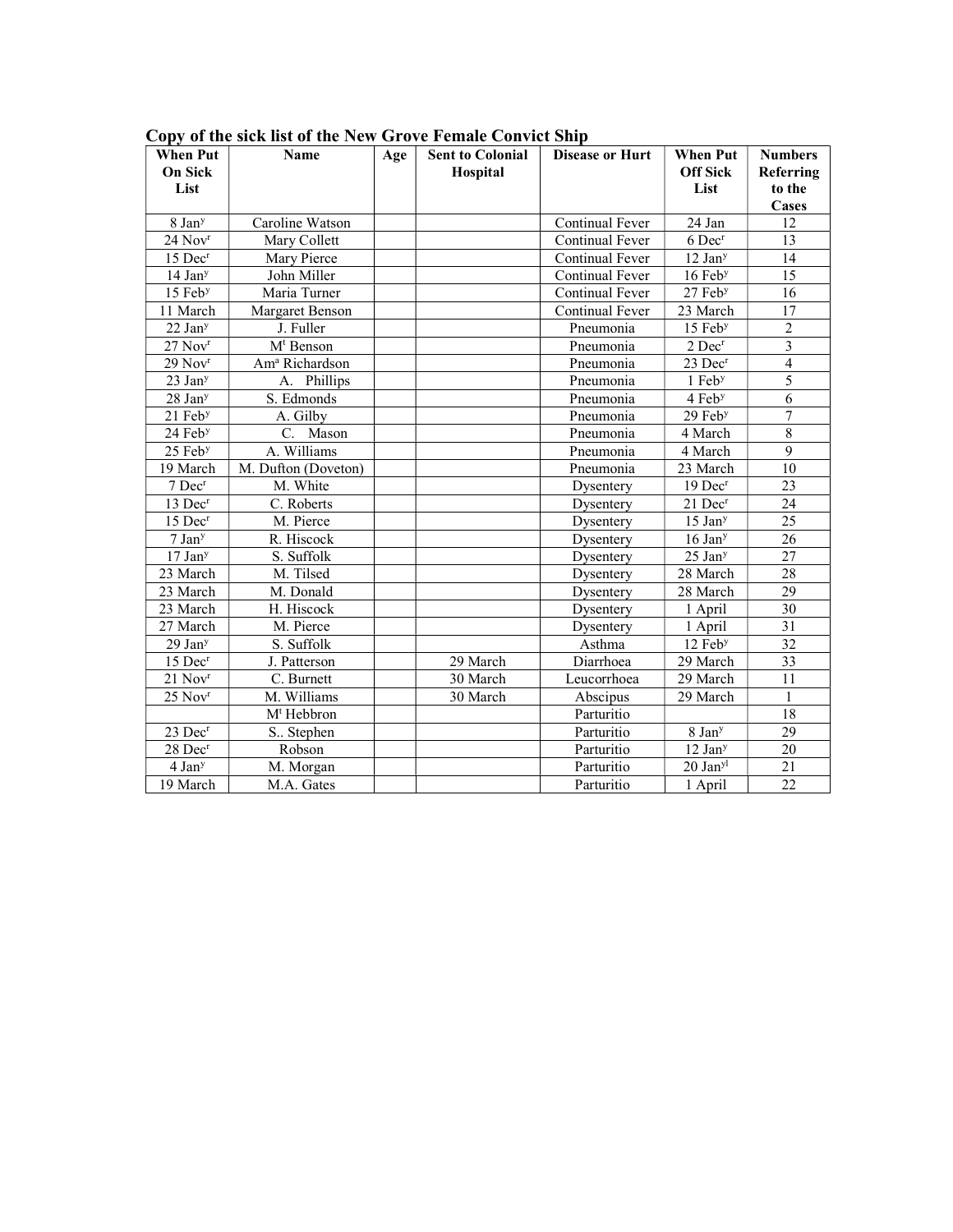## PA290819

An unsigned set of notes – presumed to be referring to Surgeon George Rowe's illness.

St Mary's Scilly

I came here on December  $5<sup>th</sup>/34$  and found my father in a very debilitated state, with right leg and thigh, swelled to a great size, and œdematous, with Cough and expectorations, pulse irregular, urine thick, small in quantity, depositing Lithic acid, Costiveness, Thirst, skin tense and shining – (I cannot but here remark upon the kindness and attention shown by Mr Blewitt the Surgeon towards whom I shall ever feel a lively gratitude, and Mr Smith Resident Surgeon at Sandhurst, and son of the Governor of this Island attended in company with Mr Blewitt, with much assiduity and kindness ). They ordered a pil 4 times daily composed of Hyd. Submur Gr ifs Pulv. Opii gr fs Pulv. Ipecac Gr fs Misc. This was on the  $7<sup>th</sup>$  of the month. Cathactics of Pulv. Jalap comp - friction, Liniment of Ung. Hyd. Fort. Lini Sapon c a a Ѯi – Imperial, Bandages, on the  $16<sup>th</sup>$  the Symptoms began to decrease rapidly, the Gums being affected, and by the continuance of occasional purgatives of Pulv. Jalap c and the use of Imperial the swelling left entirely, and he began to regain his strength, and was able to shave, wash himself, sit up in another room, with slight assistance to walk about it – took tonic medicine composed of Cascarilla Inf. – also two Glasses of Port Wine during the day, with light nourishment, continued increasing strength up to Christmas Eve – when he went to bed in good spirits, and to all appearance well.

 On Christmas day after having washed, shaved as usual, was having his Breakfast when he complained of being Giddy, and in a moment as deprived of all power, with severe pain of Right Eye, and unable to see out of it, with partial paralisis(sic) of Right Arm, Leg, foot, the sense of numbness very painful, violent Hiccough, irregular pulse, constant vomiting, skin cold and clammy – applied warm bottles, administered Sp. Ammon C. Mist. Camp.- also Ammoni Subcarbon: Cont<sup>r</sup>. Camp: - Hyd: Submur Gr x - restless night.

 Friday – vomiting still continues, numbness of the parts, pulse same. Hiccough still violent, prostration very great, continued the stimulating medicine, administered a [ ] Powder which stopt the vomiting, skin warm, applied a Blister to the Back of the neck – restless night.

Saturday applied eight Leeches to Temple which relieved the pain of the Eye – numbness still continues, Hiccough never ceases, Pulv: Jalap  $c -$  Salts and Senna – did not act, restless night in consequence of the Hiccough never ceasing.

Sunday, pain in the Eye quite gone, the other symptoms still continue, Hiccough worse, administered Sp. æther. Sulp. 3fs doses every hour, Sp. æther nit – Sp Lavani C. equal parts, 3i every hour, Pulv. Jalap c – did not act, an Enema (common) at night, which brought away some fæces, restless night in consequence of the Hiccough –

Monday prostration so very great that he passed his fæces in bed, Hiccough incessant night and day – pulse same, Tongue throughout white and covered with mucus, administered an Enema with zii of Terebinth – had a dark coloured motion.

Tuesday all the symptoms increased in violence, with pain in the region of the Bladder and difficulty in making water, had 6 or 7 dark coloured motions, fomentation to the Belly, the difficulty of making water increased, applied 10 leeches with fomentations which relieved the pain, and rather so the difficulty of making water – gave 90 drops of Laudanum which produced rather a quiet night, applied a Blister to the stomach for the Hiccough, applied cold water, diet cup of tea and  $\frac{1}{2}$  Biscuit – small cup of Broth, and one of Sago with table spoonful of Holland's by order of the Surgeons.

Wednesday Hiccough still the same the remedies failing, numbness still the same – difficulty in making water still continues and very small in quantity, tried to pass Catheter but found